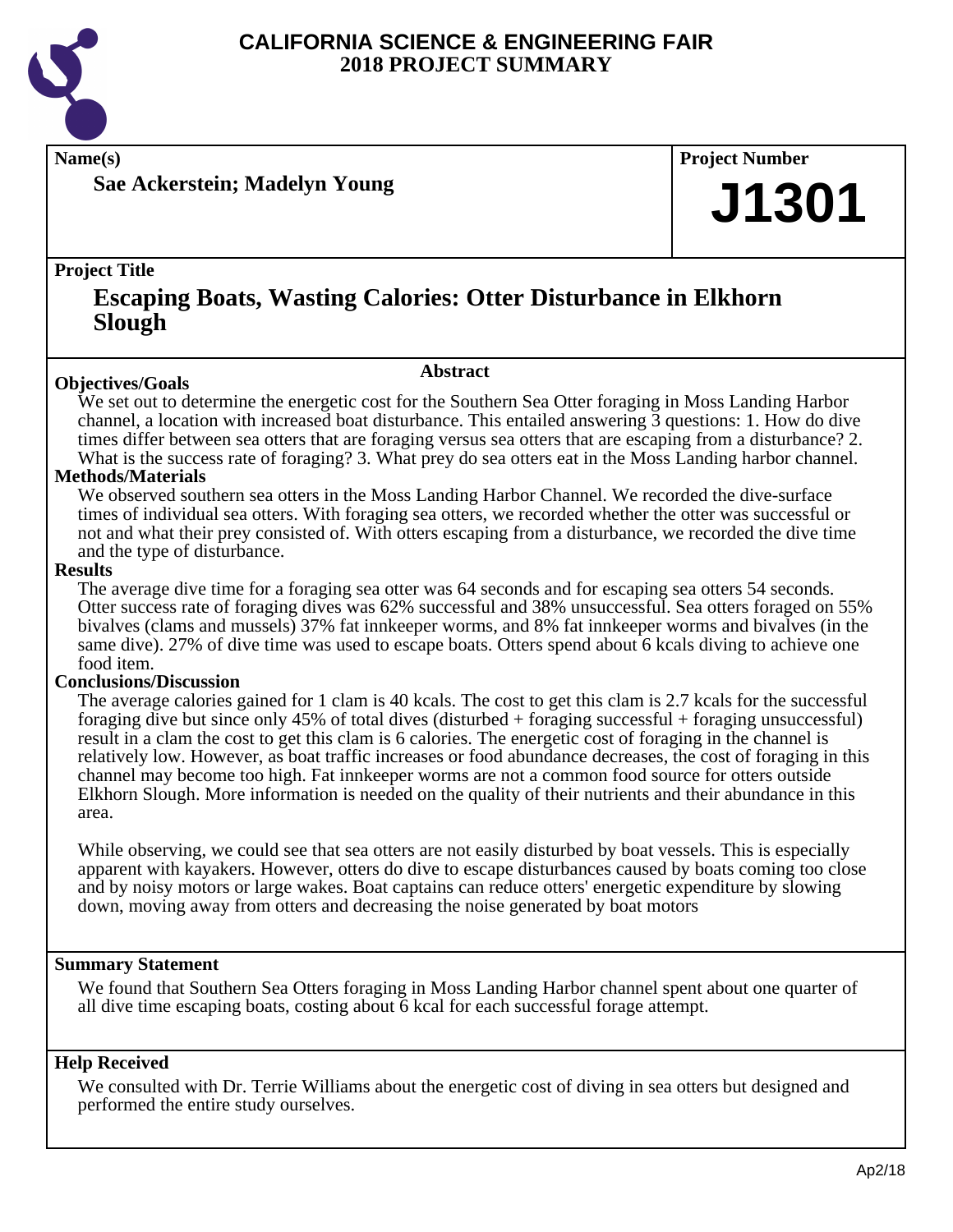

**Kathryn E. Anderson**

**Name(s) Project Number**

# **J1302**

#### **Project Title**

### **Testing and Comparing the pH Levels of Canine, Feline, and Human Saliva**

#### **Abstract**

**Objectives/Goals** This project was designed to test whether dogs, cats or humans have more acid (a lower ph level) in their saliva.

#### **Methods/Materials**

After receiving a signed waiver, saliva samples were taken from 78 dogs, 53 cats and 106 humans using mouth swabs and pH test strips. The color change was compared to the pH key and the appropriate number was then entered into the spreadsheets.The results were sorted, analyzed and averaged.

#### **Results**

Results showed that for humans, the pH ranged from 5.5 to 8.0, with a mean of 7.01; for dogs, the pH ranged from 5.0 to 9.0 with a mean of 7.97; and for the cats the pH ranged from 7.0 to 9.0 with a mean of 8.1. This showed that the cats tested had similar saliva pH to that of dogs, and significantly higher saliva pH than that of humans.

#### **Conclusions/Discussion**

This is different from my hypothesis that dogs would have more acid ( a lower pH level) in their saliva than cats and humans. All the literature ranked the pH of cat saliva to be very similar to that of humans, not dogs. Perhaps this is because dogs and cats both lick their fur, transferring substances from the environment to their saliva.

#### **Summary Statement**

My project is designed to determine whether dogs, cats or humans have on average a lower pH level (more acid) in their saliva.

#### **Help Received**

I designed the experiment and did all testing myself. Mr. Shavelle helped me understand charts and statistics. Mrs. Taylor and Mrs. Pannell helped with editing and formatting. Mrs. Anderson helped with scheduling and transportation.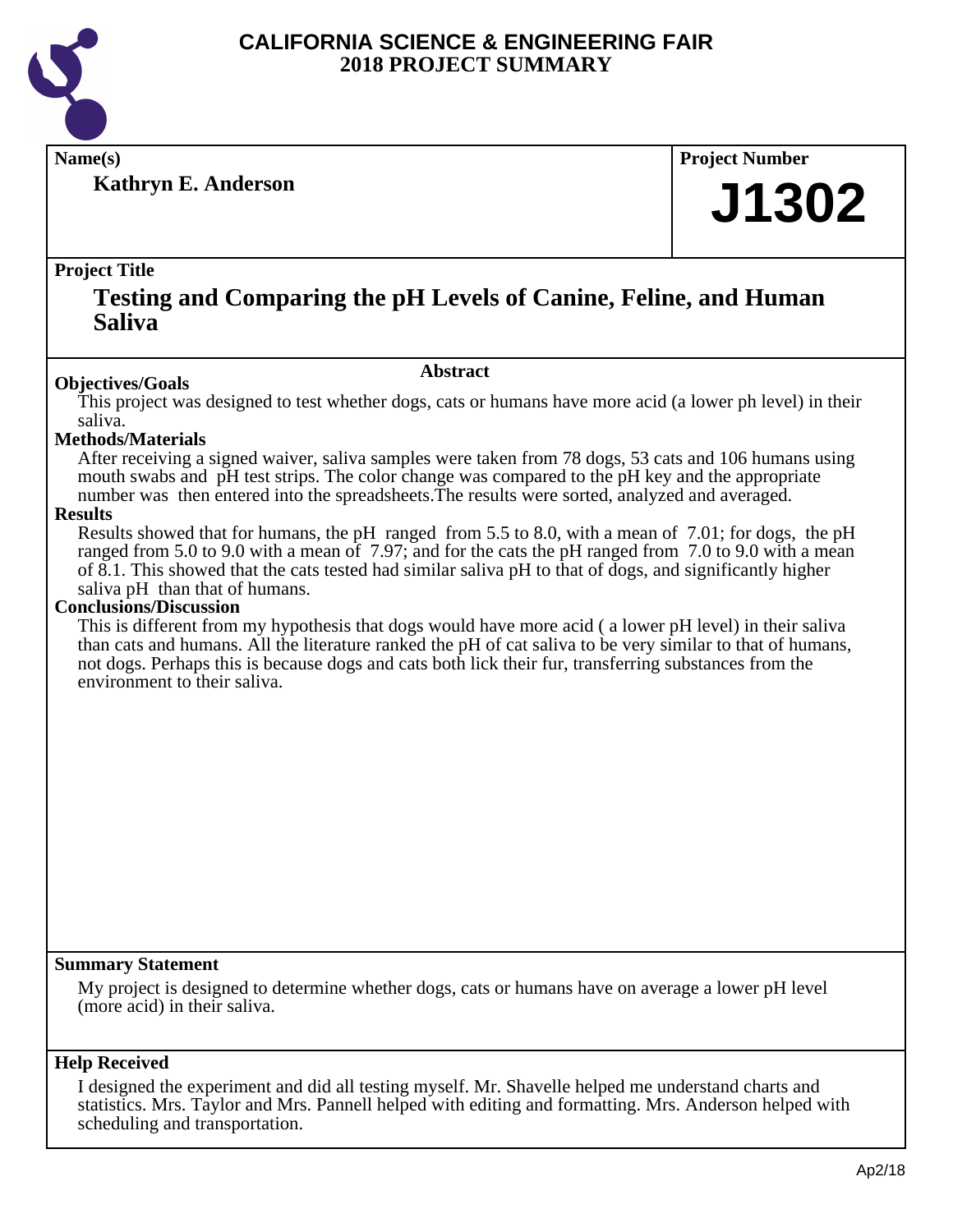

**Name(s) Project Number Project Title Abstract Summary Statement Haya M. Belbese The Road to the Cure for Alzheimer's J1303 Objectives/Goals** The objective of this project is to test the effect of heavy metals such as lead and copper on the neuronal cells. This project will also use 3 natural remedies and 1 medicine to test their effects on protecting the neuronal cells. **Methods/Materials** This study aimed to look at natural substances and their influencing Alzheimer's disease risk. Protective action of several natural compounds (Turmeric, Walnut, Olive leaf) and the metal chelator EDTA was studied in the culture neuroblastoma N2A cells after the addition of salt of heavy metals (lead and copper) to the culture medium. Cells were incubated with heavy metals and natural products for 24 h, and cell viability and cell death were evaluated by MTS assay **Results** Cells with lead increased cell viability when treated with walnut at all three concentration levels. On the other hand, cells mixed with copper, only resulted in viability in the 5% and 1% concentrations. Cells mixed with lead and copper and treated with olive leaves were viable in the 5% and 1% concentrated solutions. The turmeric treatment was only successful at the lowest concentration, .5%, in both cells mixed with lead and copper. **Conclusions/Discussion** In conclusion, the data obtained in this study demonstrated that it is possible to use natural products such as turmeric, olive leaves, and walnut to enhance the protection of cultured neuronal cells from damage caused by heavy metal toxicity. This may be indicative of their protective potential in vivo, in particular, for nervous tissues. The results of the experiment were encouraging and can lead to further implications and studies with the goal of attaining practical significance to effective therapies. this project tests the effect of heavy metals such as lead and copper on the neuronal cells. This project uses 3 natural remedies and 1 medicine to test their effects on protecting the neuronal cells.

#### **Help Received**

Dr. Kurabi showed me how to use the micro-plate reader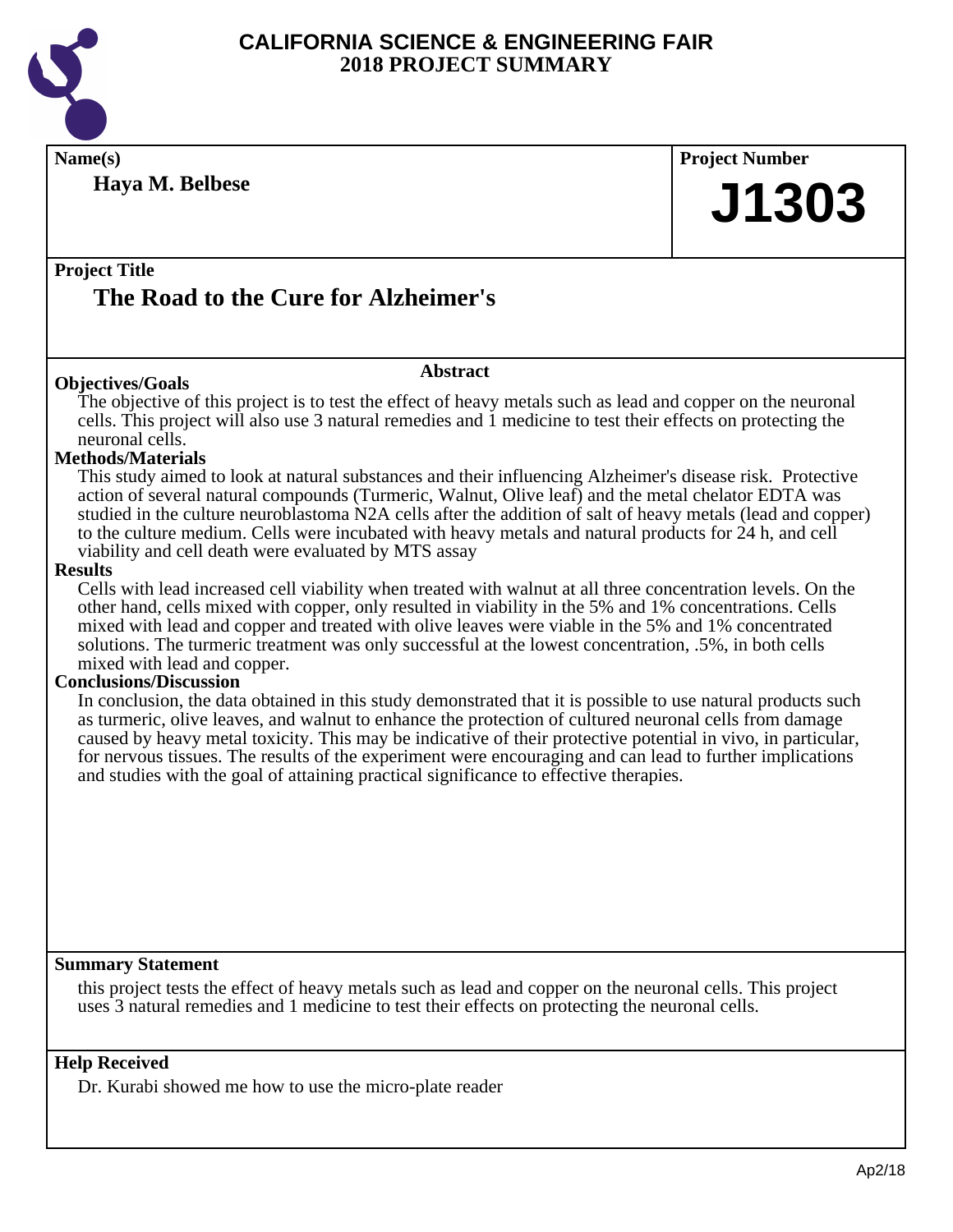

**Konish Bhattacharya**

**Name(s) Project Number**

## **J1304**

#### **Project Title The Effect of Age on Taste Buds**

#### **Objectives/Goals**

The purpose of this project is to find out if sense of taste changes with age and if the sensitivity to a certain flavor is more dominant in any particular age group than others. My hypothesis is: If the sense of taste is related to age and I people of different ages to see different taste thresholds then different ages will

**Abstract**

have different taste bud sensitivities.

#### **Methods/Materials**

24 volunteers of four different age groups tasted solutions of sweet, salty, bitter, and sour. Each flavor was given in four different concentrations. The taste sensitivity of each solution recorded in 0-10 scale, 10 being the most intense and 0 being the least intense.

#### **Results**

For sweet and salty flavors the data shows a common trend of lowest taste sensitivity in the age group of 0-20 and the highest in 21-40, the sense of taste slowly decreased after that. This supports my hypothesis that sense of taste changes with age. For the sour taste the taste sensitivity increased with age. For the bitter taste the lowest taste sensitivity was found in the 61-80 age group. This supports the second part of my hypothesis that certain age groups are more sensitive to certain flavors.

#### **Conclusions/Discussion**

From my study I found out that taste changes with age. The results gave a specific trend, and this is important because it tells us that taste sensitivity is less intense in younger as well as older ages which could be helpful to food industries when they make specific food for different age groups.

#### **Summary Statement**

The sensitivity of different taste and their effect on tastebuds as it changes through age.

#### **Help Received**

My teacher Amy Schwerdtfeger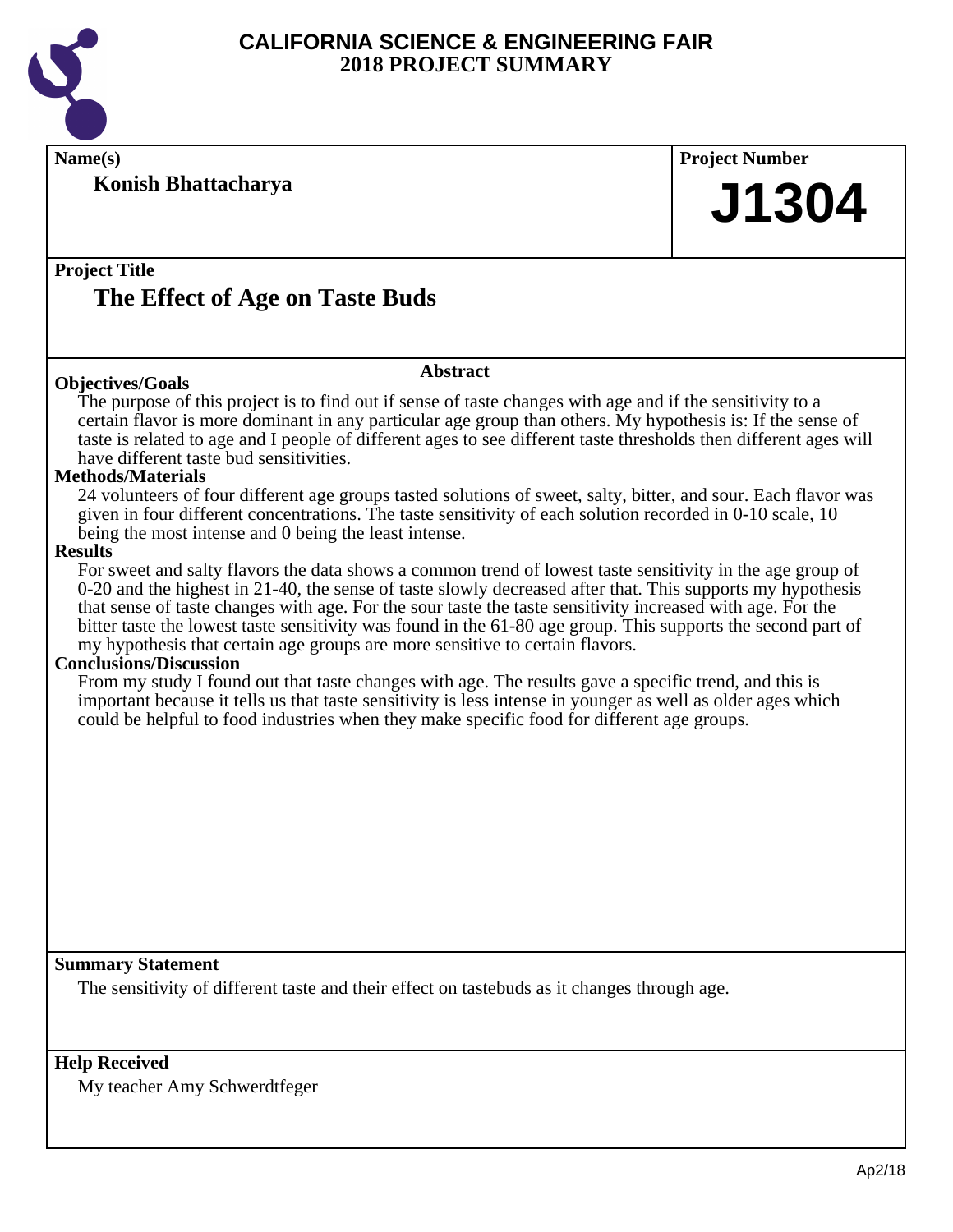

**Name(s) Project Number Project Title Abstract Summary Statement Help Received Clara L. Cady-Dreher Let Your Fingers Do the Talking J1305 Objectives/Goals** The objective of this study is to determine if children carry the same fingerprint patterns as their biological parents. **Methods/Materials** Standard FBI issued 10-print fingerprint cards, black fingerprint ink (both of which are used by law enforcement for clarity and consistency) and a lighted jeweler's loupe. **Results** Several families with varying numbers of children were fingerprinted on standard FBI fingerprint cards with black ink. Fingerprints were classified into one of the 3 basic fingerprint pattern categories. Each fingerprint of each family member was further classed down into the 3 basic fingerprint pattern sub-categories. Each family member was compared with one another to find similarities and differences. **Conclusions/Discussion** Several families were fingerprinted and compared and the results were consistent that no child carried a fingerprint pattern that one or both of their biological parents did not carry. Furthermore, when compared at the subcategory level, the results remained the same. I found that children carry fingerprint patterns that one or both of their parents have.

I conducted the fingerprinting of families myself. However, retired Evidence Technician and court qualified Latent Print Examiner reviewed my classifications to ensure they were correct.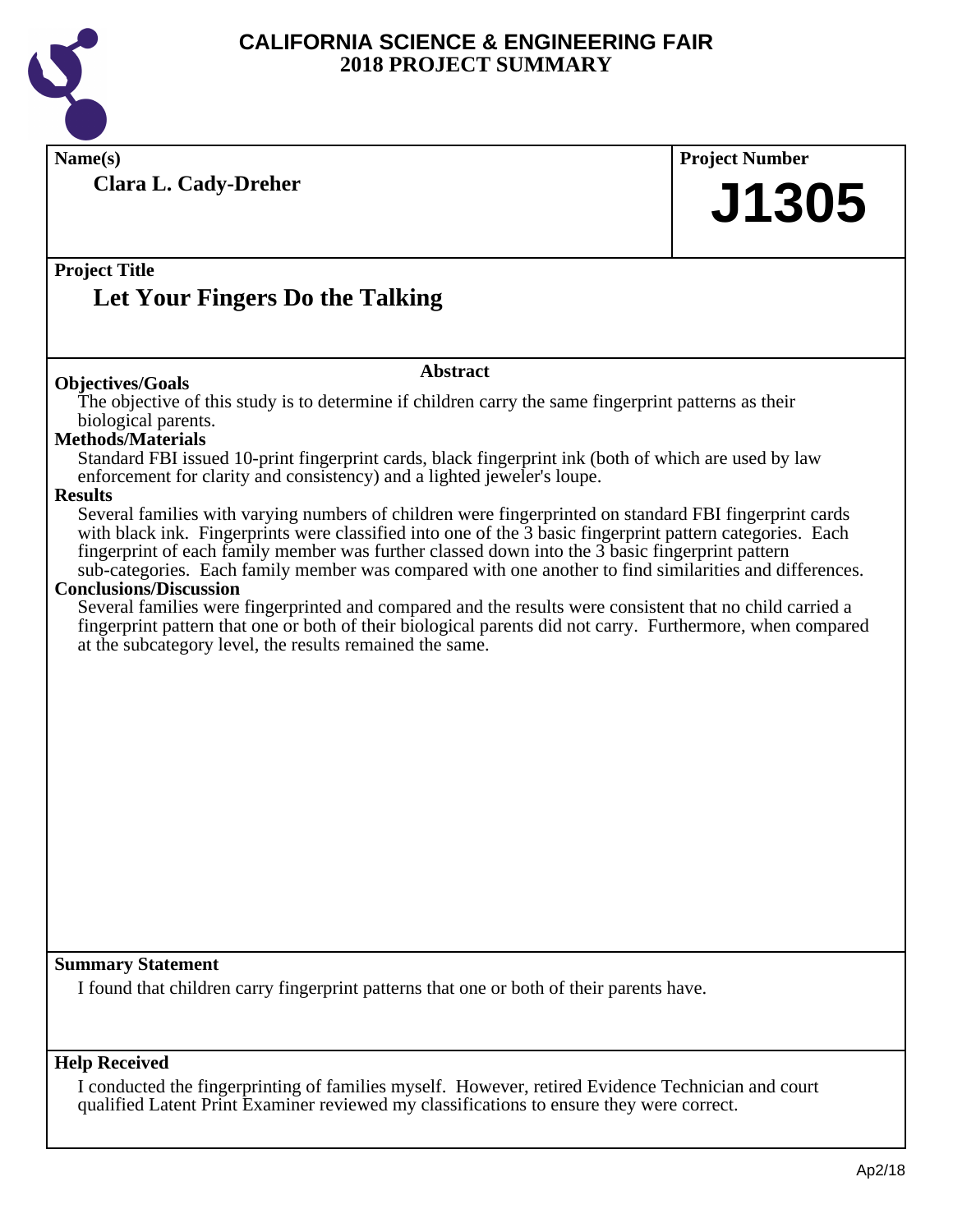

### **Name(s) Project Number Project Title Abstract Summary Statement Help Received Sadie Cronin; Jasmine McKnight Sound Healing and the Human Response J1306 Objectives/Goals** Our worlds medical system has a gap. Acutonics FDA approved tuning forks made of space grade metal can fill that gap. Could sound healing vibration carried through a beginning level Ohm tuning fork affect heart rate and blood pressure? This was a question we set out to find the answer to. **Methods/Materials** Through the help of a certified Acutonics practitioner as well as local Physical Therapist, we gained access to a professional heart rate and blood pressure monitor as well as Acutonics Ohm tuning forks. We created a protocol from the Acutonics beginners manual, "There's no place like Ohm." We proceeded to conduct our protocol on eight different patients in the same environment and sequence. We took blood pressure and heart rate in our active group first, applied tuning fork sound healing vibration to the patient, and then took the vital signs again. Our control group was placed in the same environment, no tuning fork treatment applied, and vital signs were taken before and after. Each patient had a 15 minute treatment. **Results** The majority of our active group after treatment had a decrease in heart rate and blood pressure. Our control group came out with less significant results. After graphing our results and analyzing the data, we believe that sound healing vibration does have an affect on the human response system. Our results from this particular experiment was that the heart rate and blood pressure is decreased through a tuning fork sound frequency. **Conclusions/Discussion** Our findings are proof that tuning fork vibration has an affect on the human response system. As we pondered the power of such a simple tool, we thought about what we and the universe are made of. Humans are made primarily of water, and vibration such as a heart beat keep us alive. Pulses, expanding and contracting keeping our vital functions operating just, just as a star. When there is a block or disease in our systems , water and vibration are a perfect match that can even move through bone. If sound can move through bone , it can move through human cells as well. Cancer is a worldwide phenomena. The potential is endless. Sound healing vibration from tuning forks can fill a gap in medicine and be implemented as a protocol in all health issues. We received help from a local Physical Therapist and three different certified Acutonics practitioners. We also interviewed a local doctor who specializes in Cancer research.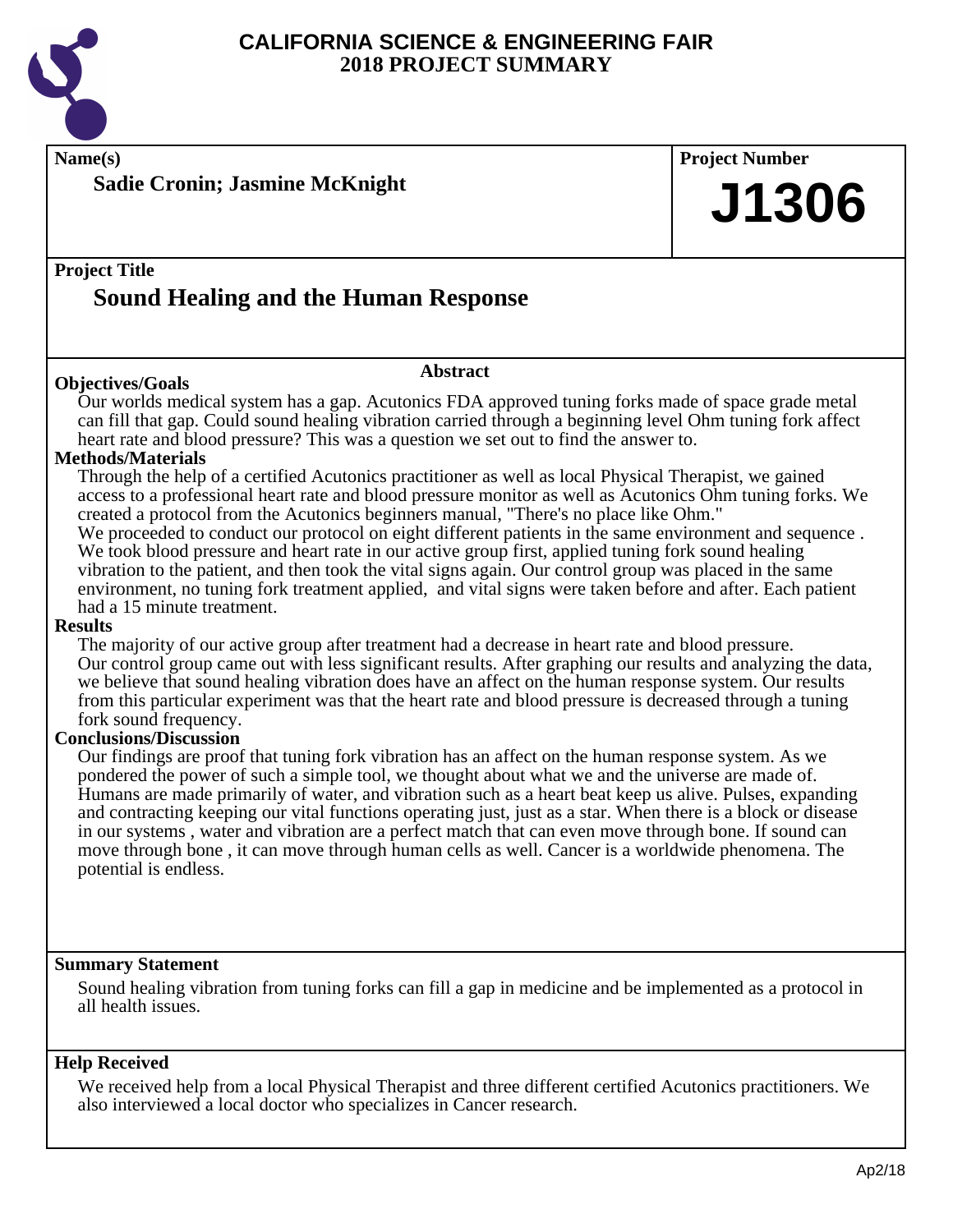

**Name(s) Project Number Project Title Abstract Summary Statement Aria Delgado The Devil in Music: The Power of Tritones on Human Behavior J1307 Objectives/Goals** Can tritones can affect human memory, pulse, and blood pressure **Methods/Materials** Make an original sheet of music with different tritones Play the tritones on the two clarinets and record it Create a group of 16 students Have one student take their memory test Take the student's blood pressure/heart rate with the monitor Repeat step 4-6 for 15 more students Have one student from the same group of 16 students listen to the tritones played on the clarinets with their earbuds while taking their memory test Take the student's blood pressure/heart rate with the monitor Repeat step 8-10 for 15 more students Collect data and compare the results of the control group and the tritone clarinet group **Results** The results of my investigation on tritones affecting human behavior indicate that the tritones did raise SYS blood pressure and lower the ability to concentrate for the students during the memory test. Control - Heart Rate Results Lowest heart rate  $= 60$  units Highest heart rate  $= 102$  units Average heart rate  $= 79.0625$  units Tritone Clarinet - Heart Rate Results Lowest Heart Rate  $= 60$  units Highest Heart Rate  $= 94$  units Average Heart Rate = 72.0625 units Tritone Harp - Heart Rate Results Lowest Heart Rate  $= 60$  units Highest Heart Rate  $= 134$  units Average Heart Rate = 101.8125 units **Conclusions/Discussion** After completing my investigation on whether tritones affect human behavior by analyzing changes in heart rate and blood pressure, I discovered that my hypothesis on tritones affecting the students was supported. My hypothesis stated that the tritones would affect human behavior because of the dissonant and restless harmonies produced by this specific combination of notes. The control group resulted in levels of 103.25 units for the SYS (systolic) blood pressure, 71.0625 units for the DIA (diastolic) blood pressure, 79.0625 units for the heart rate, and 30.1875 units for the memory test. The tritone clarinet group

During my experiment, I noticed that the tritones played on the harp resulted in students having higher test scores, but these tones also raised students' average heart rate.

**Help Received**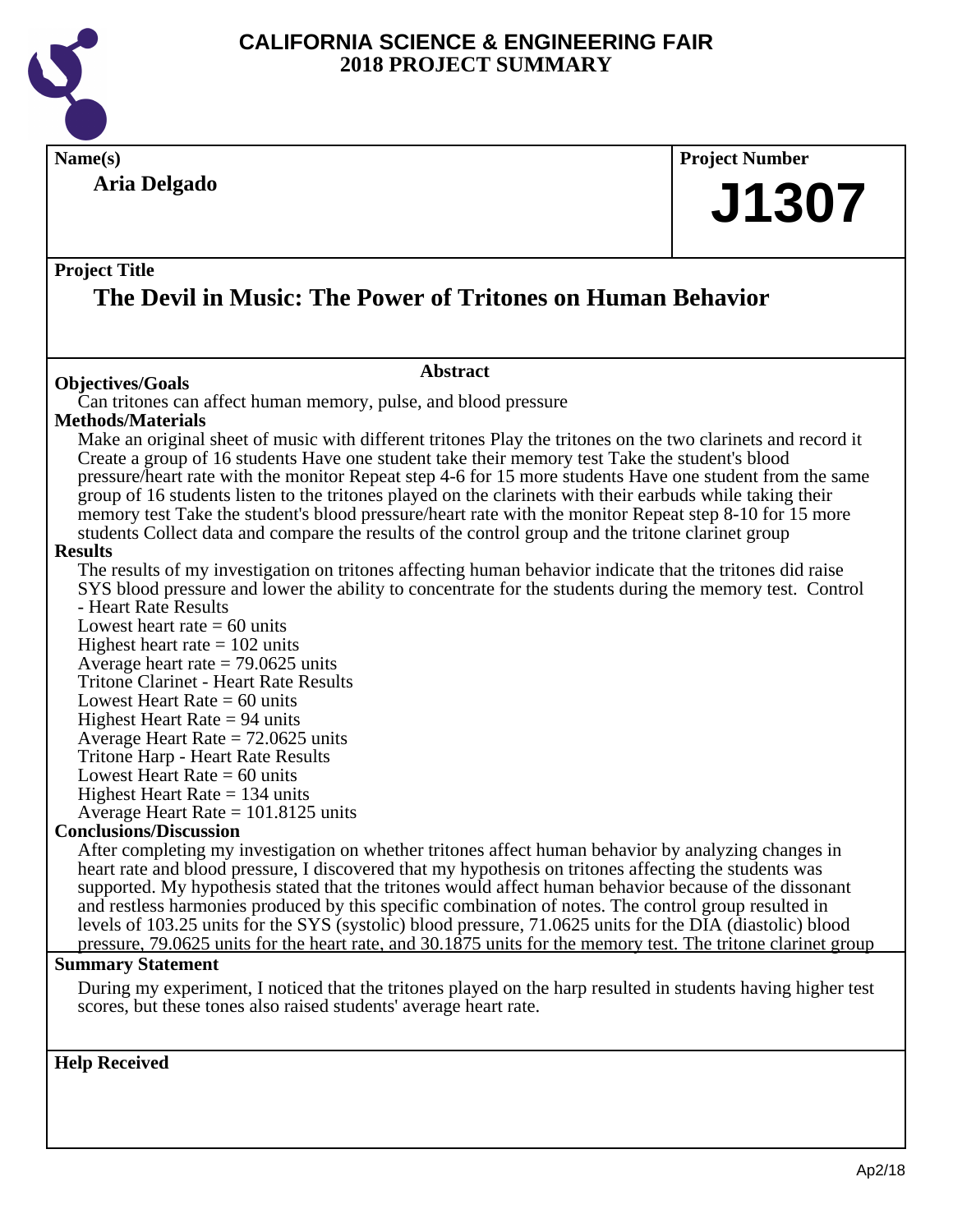

**Sophia J. Eno**

**Name(s) Project Number J1308**

#### **Project Title**

## **The Influence of Sound on Brainwaves and Mood**

#### **Objectives/Goals**

**Abstract**

With this experiment, I was aiming to gather information on how sounds could affect brainwaves. Previous studies have shown a correlation between brainwaves and mood. My goal was to determine if certain sounds could alter brainwaves, and, therefore, alter a person's mood. For example, could a certain song reduce stress? Is there a sound that could help someone fall asleep? These were the questions I was thinking about when I designed my experiment.

#### **Methods/Materials**

I used a Muse Monitor headset to collect my data. Muse is a headset the subject wears across the front and sides of their head, and is equipped with multiple sensors to accurately collect the subject's brainwaves. I also used a laptop to play sounds and an iOS app for data collection. My test took place in dark room with no stimulus besides the sounds being played. For each of the ten participants, the test started with thirty seconds of silence to allow their brainwaves to normalize; then six sounds were played for forty-five seconds each. The sounds were (in order): noise from a busy street, white noise, classical music, pink noise, sounds from nature, and pop music. There were thirty seconds of silence in between each sound to allow brainwaves to return to normal. The test took 7 minutes and 30 seconds in total (for each participant).

#### **Results**

Of the six sounds I played, I found that four reduced Beta waves. The two sounds that reduced Beta waves the most were pop music (lowered the Beta waves by 12.0%) and classical music (lowered by 6.7%). The two that raised Beta waves were white noise and street sounds. White noise raised it the most (raised by 13.6%), but street sounds also raised it by a large amount (12.8%).

#### **Conclusions/Discussion**

I concluded that sounds do have an impact on Beta waves. If my experiment, and the research showing that brainwaves correspond to mood is accurate, certain sounds could help reduce stress. Four of the sounds caused a drop in Beta waves. High levels of Beta correspond to stress, so having sounds that lower Beta waves could reduce stress.

#### **Summary Statement**

I measured changes in brainwaves when subjects listened to sounds, finding that certain sounds can alter the levels of brainwaves.

#### **Help Received**

I designed and performed my experiment and analyzed the data myself.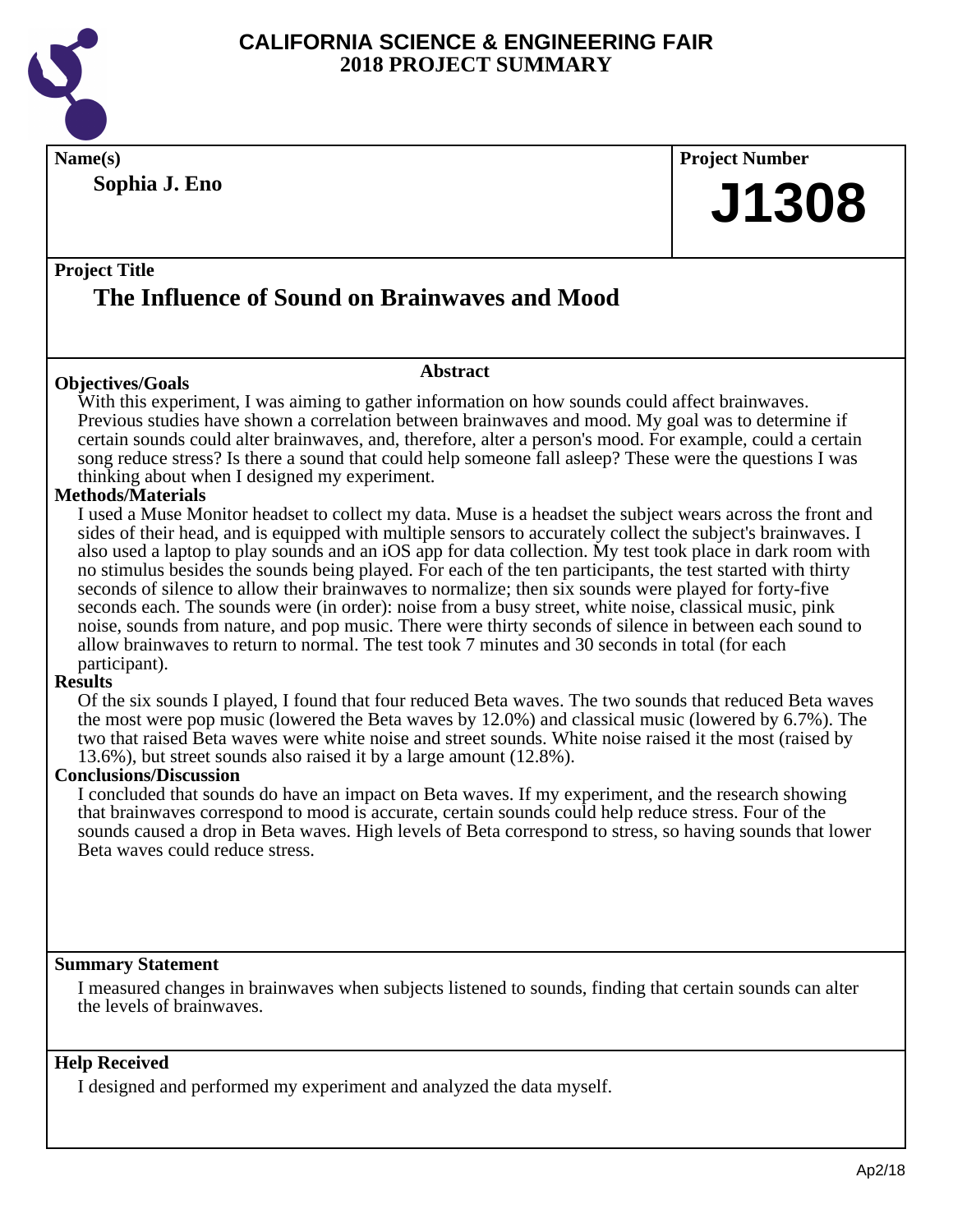

**Shane D. Gage**

## **Name(s) Project Number J1309**

#### **Project Title High Heat: The Science behind Throwing a Baseball**

#### **Objectives/Goals**

My goal/objectives in this project was to have all of my test subject's improve their average kilometer per hour speeds by introducing new mechanics that are focused on linear and rotational energy. Also, I want to provide pitching mechanics that result in less injury. My question being addressed is, how does linear and rotational energy increase your velocity when pitching a baseball?

**Abstract**

#### **Methods/Materials**

My main methods that I used were;Turn on your radar gun. Measure test subject's height in centimeters. Measure their stride. Have subjects throw 5 normal pitches. Record. Have them throw 5 more with increased stride and rotation. Record. Find the average speeds for both sets of 5 pitches. My main materials that are necessary are; One radar gun, one baseball per test subject, a pitchers mound,

camera, one baseball glove per tester, a tape measure, and a spreadsheet.

#### **Results**

From my project, I proved that my hypothesis was true. This is true because once my test subject's increased their strides and hip rotations by 10%, they increased their average speed. I discovered though that you can max off on your stride length if your stride length is already over 80% of your total height. A total of 120 out of 160 pitches improved speeds using my mechanics. The top speed increase was 12.2 kilometers per hour. These relate to my objective because I wanted the pitches to improve in speed, and they did. My new mechanics presented were focused around those two energy types, and that was also my objective for this project.

#### **Conclusions/Discussion**

My project was a success as I was able to improve my test subject's pitch speeds and also create a new delivery or pitching motion. My project expands on the mammalian biology field as I expanded on the functions of humans (mammals) and also I further researched on how energy travels throughout the human body. It is important as my mechanics also provide an injury-free way to pitch because they focus on linear energy transfer which puts less stress on your arm. In my project, I accomplished my goals of increasing pitch speeds, and

#### **Summary Statement**

I tested how linear and rotational energy is seen in your throwing motion while pitching a baseball, and I was able to produce working mechanics that were based upon linear and rotaional energy found in your stride length and hip.

#### **Help Received**

I recieved help from my dad, who is a biology teacher, and also my science teacher at school.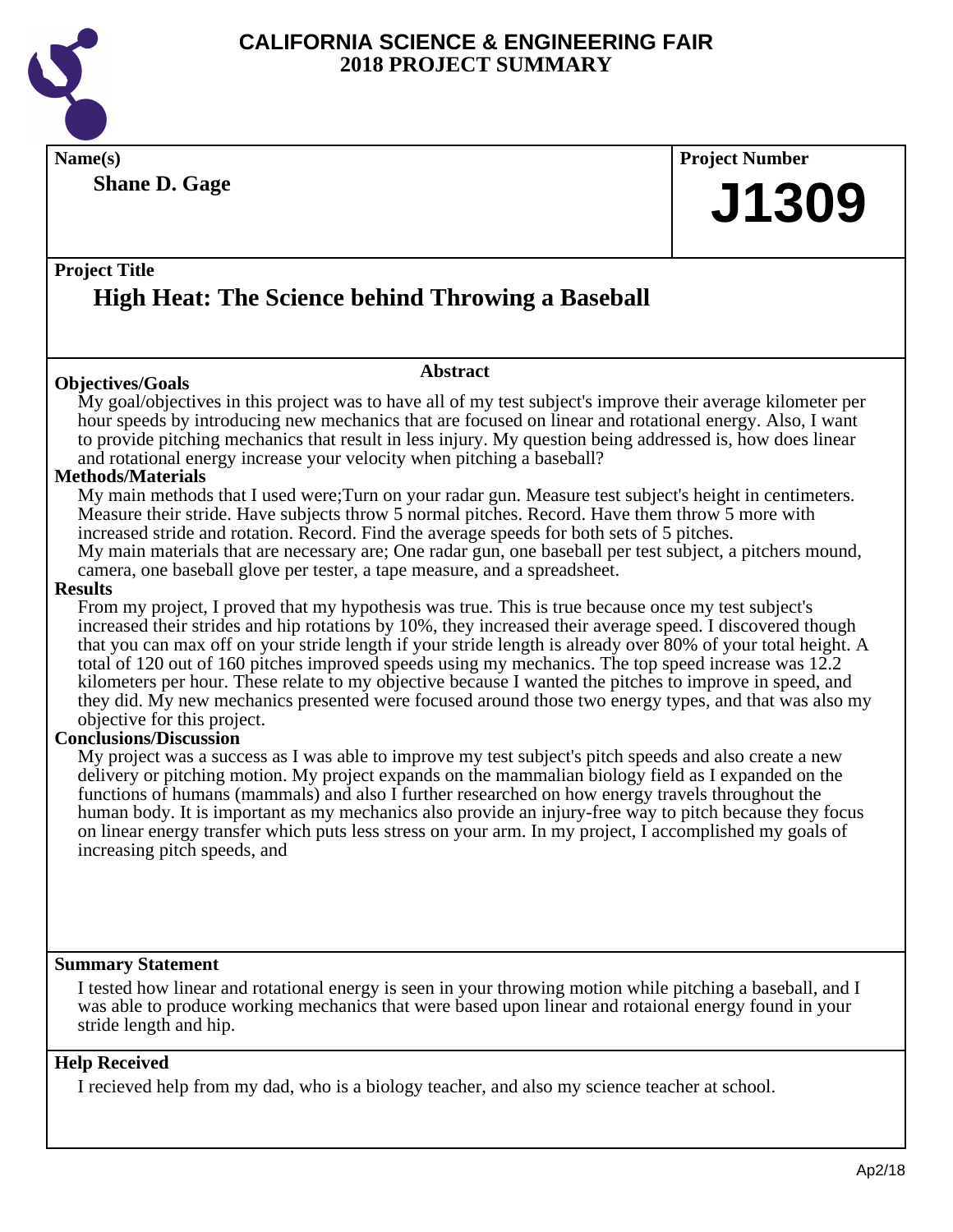

| Name(s)                                                                                                                                                                                                                                                                                                                                                                                                                                                                                                                                                                                                                                                                                                                                                                                                                                                                                                                                                                                                                                                                                                                                                                                                                                                                                                                                                                                                                                                                                                                                                                                                                                                                                                                                                                                                                                                                 | <b>Project Number</b> |  |
|-------------------------------------------------------------------------------------------------------------------------------------------------------------------------------------------------------------------------------------------------------------------------------------------------------------------------------------------------------------------------------------------------------------------------------------------------------------------------------------------------------------------------------------------------------------------------------------------------------------------------------------------------------------------------------------------------------------------------------------------------------------------------------------------------------------------------------------------------------------------------------------------------------------------------------------------------------------------------------------------------------------------------------------------------------------------------------------------------------------------------------------------------------------------------------------------------------------------------------------------------------------------------------------------------------------------------------------------------------------------------------------------------------------------------------------------------------------------------------------------------------------------------------------------------------------------------------------------------------------------------------------------------------------------------------------------------------------------------------------------------------------------------------------------------------------------------------------------------------------------------|-----------------------|--|
| <b>Ishan Ghosh</b>                                                                                                                                                                                                                                                                                                                                                                                                                                                                                                                                                                                                                                                                                                                                                                                                                                                                                                                                                                                                                                                                                                                                                                                                                                                                                                                                                                                                                                                                                                                                                                                                                                                                                                                                                                                                                                                      | J1310                 |  |
| <b>Project Title</b>                                                                                                                                                                                                                                                                                                                                                                                                                                                                                                                                                                                                                                                                                                                                                                                                                                                                                                                                                                                                                                                                                                                                                                                                                                                                                                                                                                                                                                                                                                                                                                                                                                                                                                                                                                                                                                                    |                       |  |
| <b>Modeling Kidney Filtration</b>                                                                                                                                                                                                                                                                                                                                                                                                                                                                                                                                                                                                                                                                                                                                                                                                                                                                                                                                                                                                                                                                                                                                                                                                                                                                                                                                                                                                                                                                                                                                                                                                                                                                                                                                                                                                                                       |                       |  |
| <b>Abstract</b><br><b>Objectives/Goals</b>                                                                                                                                                                                                                                                                                                                                                                                                                                                                                                                                                                                                                                                                                                                                                                                                                                                                                                                                                                                                                                                                                                                                                                                                                                                                                                                                                                                                                                                                                                                                                                                                                                                                                                                                                                                                                              |                       |  |
| The primary objective of this study is to show how the filtration system in the kidney works and how<br>different amounts of salt affect the efficiency of filtration. My hypothesis was that, if there was an<br>excessive amount of salt in the kidney, then the kidney would take longer time to reduce the salt<br>concentration.<br><b>Methods/Materials</b><br>Prepared 3 concentrations of salt solutions and 1 glucose solution, filled separate dialysis tubing (diffusion<br>cells) with each solution and combinations of salt and glucose solutions. Placed cells in plastic containers<br>with filtered tap water and measured conductivity and glucose content inside and outside the cells over a<br>period of 4 hours. Conductivity of a solution was used as a measure of dissolved salt concentration. The<br>glucose concentration in the solution was measured using the dip stick method.<br>Filtered tap water, table salt, ReliOn Glucose tablets, Diastix Reagent Strips for Urinalysis, 1-inch<br>diameter dialysis tubing, 450 mL clear plastic glass containers, plastic plate, scissor, cotton threads, digital<br>measuring scale, Myron 6P Ultrameter, and sharpie.<br><b>Results</b><br>Results showed, over a fixed period of time, higher initial salt concentrations took longer time to reduce to<br>a lower value. Results also showed that diffusion cells with high salt concentrations inside produced high<br>salt concentrations in the outside solution at the end of the experiment. Similar results were noted when<br>these salt solutions were mixed with a known strength of glucose solution. The osmosis experiment<br>showed that since the salt crystals could not pass through diffusion cell membrane, water from outside<br>moved across the membrane via osmosis to bring the salt concentration in equilibrium. |                       |  |
| <b>Conclusions/Discussion</b><br>The results obtained during the experiment fully supported my hypothesis. The study showed as the salt<br>concentration becomes elevated in the influent blood entering the kidneys, it would take longer time to<br>filter out all the unnecessary salt. The high salt concentration in the filtered blood will also trend to retain<br>back more water, which would put more pressure on the blood vessels. Hence, the more table salt we have<br>in food, the more water we are going to reabsorb back into the body. In real life to counter this<br>phenomenon doctors prescribe diuretic medications which forces greater volume of urine generation to<br>help the body in getting rid of excess water to lower blood pressure.                                                                                                                                                                                                                                                                                                                                                                                                                                                                                                                                                                                                                                                                                                                                                                                                                                                                                                                                                                                                                                                                                                 |                       |  |
| <b>Summary Statement</b>                                                                                                                                                                                                                                                                                                                                                                                                                                                                                                                                                                                                                                                                                                                                                                                                                                                                                                                                                                                                                                                                                                                                                                                                                                                                                                                                                                                                                                                                                                                                                                                                                                                                                                                                                                                                                                                |                       |  |
| The study showed as the salt concentration becomes elevated in the influent blood entering the kidneys, it<br>would take longer time to filter out all the unnecessary salt.                                                                                                                                                                                                                                                                                                                                                                                                                                                                                                                                                                                                                                                                                                                                                                                                                                                                                                                                                                                                                                                                                                                                                                                                                                                                                                                                                                                                                                                                                                                                                                                                                                                                                            |                       |  |
| <b>Help Received</b><br>Mr. John Wood, Mr. Joel Sotolongo, and Dr. Susamita Kesh                                                                                                                                                                                                                                                                                                                                                                                                                                                                                                                                                                                                                                                                                                                                                                                                                                                                                                                                                                                                                                                                                                                                                                                                                                                                                                                                                                                                                                                                                                                                                                                                                                                                                                                                                                                        |                       |  |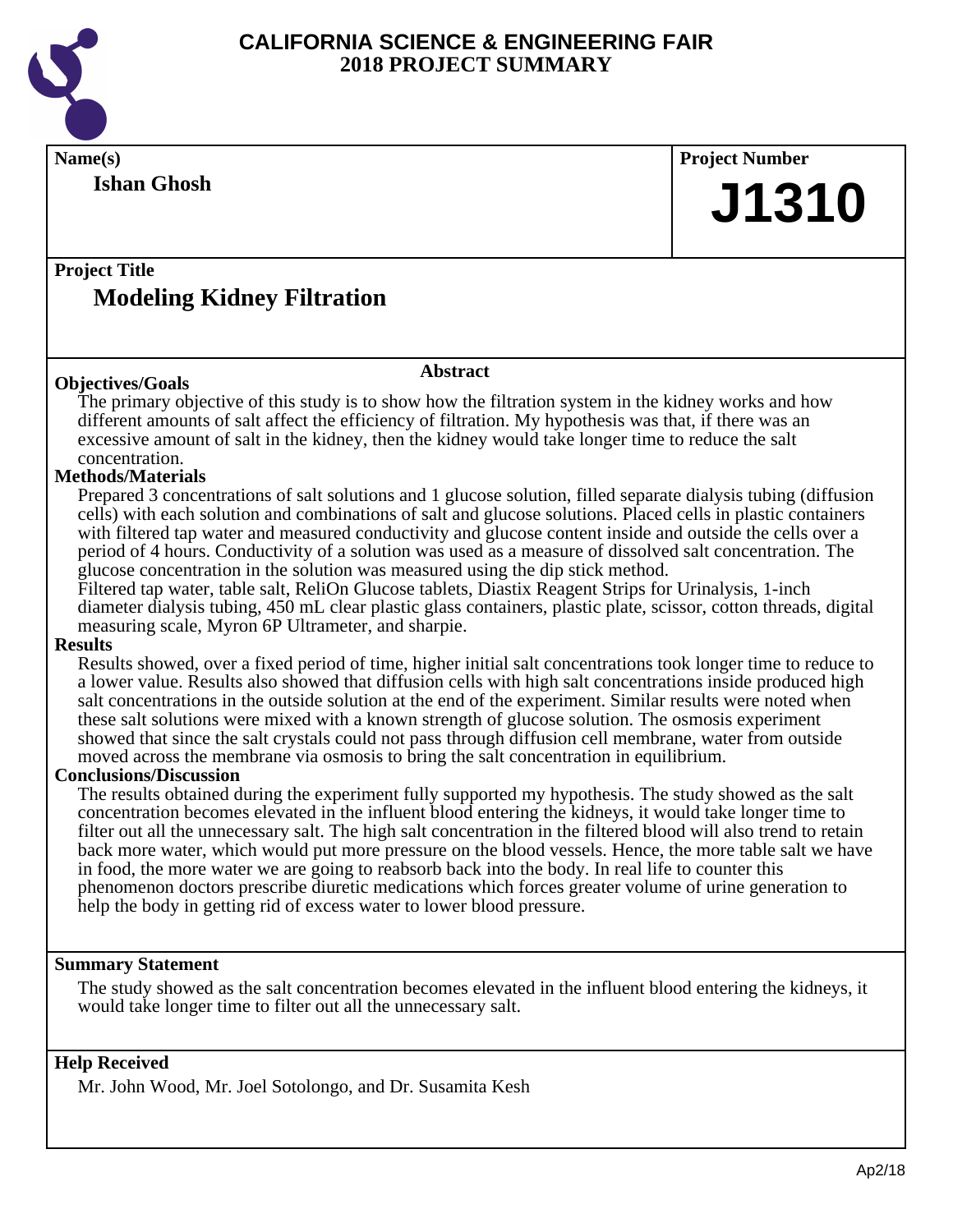

| Name(s)                                                                                                                                                                                                                                                                                                                                                                                                                                                                                                                                                                                                                                                                                 | <b>Project Number</b> |
|-----------------------------------------------------------------------------------------------------------------------------------------------------------------------------------------------------------------------------------------------------------------------------------------------------------------------------------------------------------------------------------------------------------------------------------------------------------------------------------------------------------------------------------------------------------------------------------------------------------------------------------------------------------------------------------------|-----------------------|
| <b>Suzanne M. Haycraft</b>                                                                                                                                                                                                                                                                                                                                                                                                                                                                                                                                                                                                                                                              | J1311                 |
|                                                                                                                                                                                                                                                                                                                                                                                                                                                                                                                                                                                                                                                                                         |                       |
| <b>Project Title</b>                                                                                                                                                                                                                                                                                                                                                                                                                                                                                                                                                                                                                                                                    |                       |
| Do You See What I See?                                                                                                                                                                                                                                                                                                                                                                                                                                                                                                                                                                                                                                                                  |                       |
|                                                                                                                                                                                                                                                                                                                                                                                                                                                                                                                                                                                                                                                                                         |                       |
| <b>Abstract</b><br><b>Objectives/Goals</b>                                                                                                                                                                                                                                                                                                                                                                                                                                                                                                                                                                                                                                              |                       |
| The objective of the experiment was to use red and green filters to improve red and green shade<br>distinction in red/green color deficient individuals. The hypothesis was that the filters would help color<br>deficient individuals better match shades of red and green by filtering out other colors of light.<br><b>Methods/Materials</b><br>Color deficient individuals were presented with an array of red and green cards in various shades and<br>asked to match identical shades. They did this 3 times each with no filter, red filter, and green filter. The<br>number of correctly matched pairs was counted at the end of each trial and then averaged at the end of the |                       |
| experiment. The same test was given to 2 normal vision subjects for comparison.<br><b>Results</b>                                                                                                                                                                                                                                                                                                                                                                                                                                                                                                                                                                                       |                       |
| On average, all subjects were less able to correctly match shades of red and green when using the red and<br>green filters.                                                                                                                                                                                                                                                                                                                                                                                                                                                                                                                                                             |                       |
| <b>Conclusions/Discussion</b><br>The hypothesis was incorrect; red and green filters do not improve shade distinction in color deficient<br>individuals. Although color deficient individuals do have some cones allowing them to detect the colors<br>red and green, those cones are not adequate in number to see red and green in a normal way, using filters.                                                                                                                                                                                                                                                                                                                       |                       |
|                                                                                                                                                                                                                                                                                                                                                                                                                                                                                                                                                                                                                                                                                         |                       |
|                                                                                                                                                                                                                                                                                                                                                                                                                                                                                                                                                                                                                                                                                         |                       |
|                                                                                                                                                                                                                                                                                                                                                                                                                                                                                                                                                                                                                                                                                         |                       |
|                                                                                                                                                                                                                                                                                                                                                                                                                                                                                                                                                                                                                                                                                         |                       |
|                                                                                                                                                                                                                                                                                                                                                                                                                                                                                                                                                                                                                                                                                         |                       |
|                                                                                                                                                                                                                                                                                                                                                                                                                                                                                                                                                                                                                                                                                         |                       |
|                                                                                                                                                                                                                                                                                                                                                                                                                                                                                                                                                                                                                                                                                         |                       |
|                                                                                                                                                                                                                                                                                                                                                                                                                                                                                                                                                                                                                                                                                         |                       |
| <b>Summary Statement</b>                                                                                                                                                                                                                                                                                                                                                                                                                                                                                                                                                                                                                                                                |                       |
| I investigated the effect of colored filters on the ability of color deficient humans to distinguish among<br>different shades of red and green.                                                                                                                                                                                                                                                                                                                                                                                                                                                                                                                                        |                       |
| <b>Help Received</b>                                                                                                                                                                                                                                                                                                                                                                                                                                                                                                                                                                                                                                                                    |                       |
| I designed and performed the experiments by myself, using volunteers.                                                                                                                                                                                                                                                                                                                                                                                                                                                                                                                                                                                                                   |                       |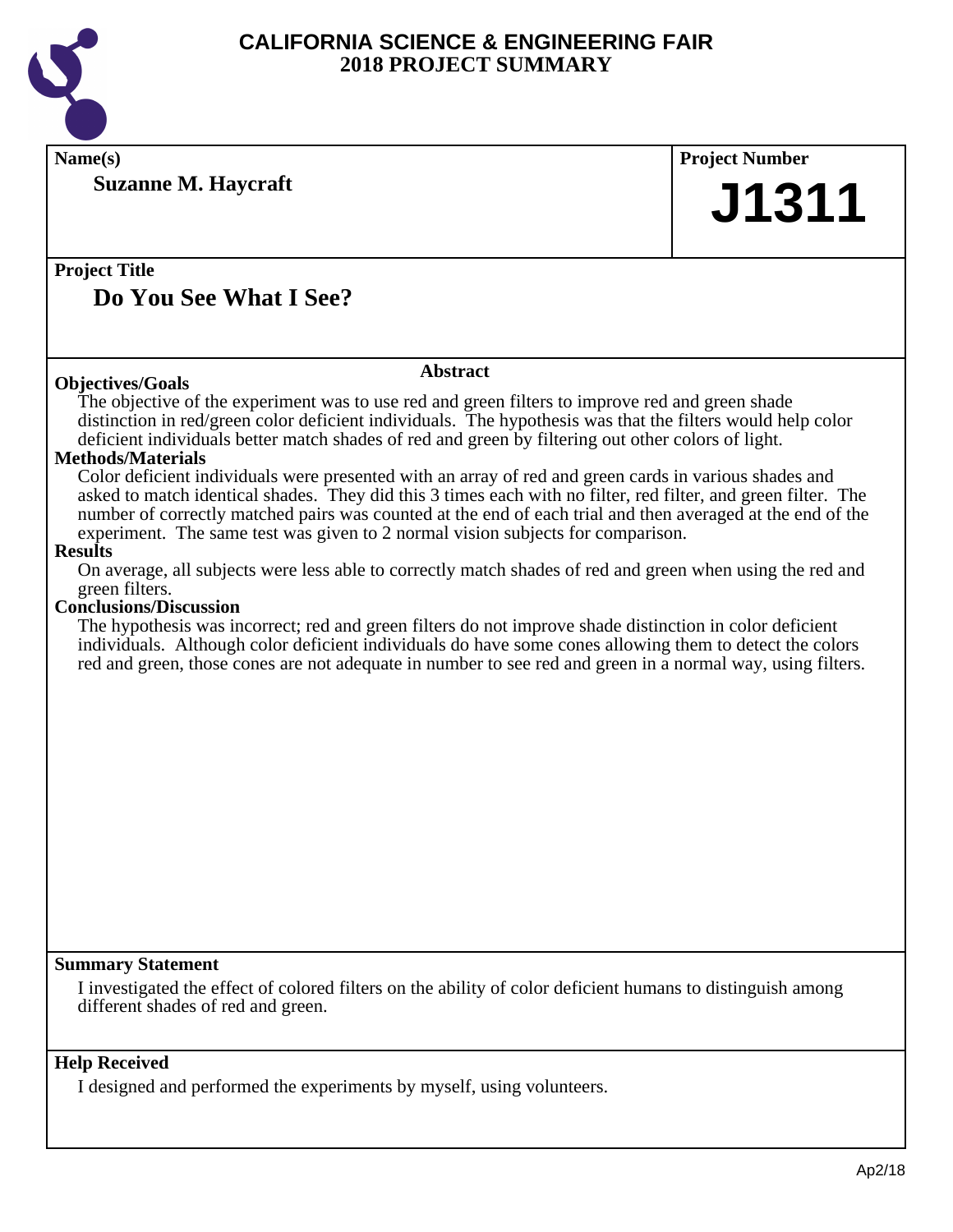

**Name(s) Project Number**

**Spencer Hise; Anthony Serrano**

#### **Project Title**

## **Immersive Battlefield Video Games and Adrenaline Fluctuations as Measured through pH Variations within Players**

#### **Objectives/Goals**

#### **Abstract**

The reason and objective for this experiment was to see the effects of immersive and intense gaming on the body. We focused specifically on pH level in players due to the lack of information relative to gaming. The experiment was conducted in order to expand our knowledge of this subject, as well as other people's knowledge of the subject.

#### **Methods/Materials**

pH strips, water, a gaming system with controller, Battlefield 1 TM, 5 participants, pen, paper. **Results**

All of our participants' results showed a drop in pH level with an average pH drop of .45. This means that the pH in their saliva has become more acidic over the course of gaming.

#### **Conclusions/Discussion**

The pH levels of all our participants dropped and in doing so became more acidic. Due to adrenaline's acidic compound, we were able to infer that adrenaline is produced during the gaming process. After learning this we were able to expand our knowledge of gaming's effects. This knowledge could be used by game developers and by the consumer of said game in multiple ways that would be very beneficial.

#### **Summary Statement**

Our project on immersive gaming, as well as pH and its correspondence to adrenaline, showed the effects of gaming on the human body and gave us an insight on how engaging gaming can be.

#### **Help Received**

Yes, we had help from our parents, Susan and Edward Hise, and Irma and Luis Serrano provided supplies. Our participants, Edward Hise, Melissa Serrano, and Rebecca Hise helped by preforming the required steps for the experiment. Our teacher Mrs. Nogueira also helped us in consolidating an effect of gaming to

**J1312**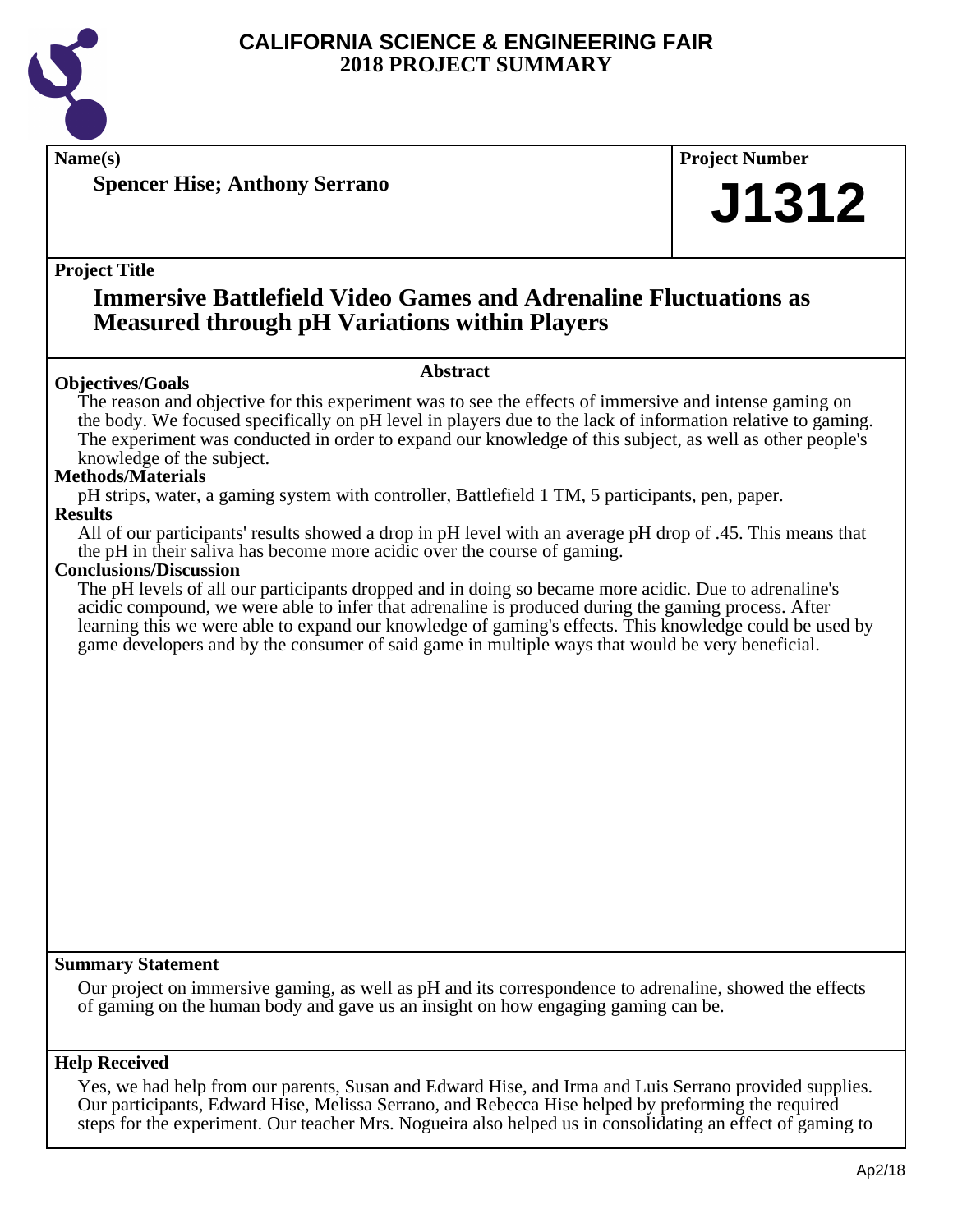

| Name(s)                                                                                                                                                                                                                                                                                                                               | <b>Project Number</b> |
|---------------------------------------------------------------------------------------------------------------------------------------------------------------------------------------------------------------------------------------------------------------------------------------------------------------------------------------|-----------------------|
| Danielle H. Ito                                                                                                                                                                                                                                                                                                                       | J1313                 |
| <b>Project Title</b>                                                                                                                                                                                                                                                                                                                  |                       |
| <b>How High Can You Tumble?</b>                                                                                                                                                                                                                                                                                                       |                       |
| <b>Abstract</b><br><b>Objectives/Goals</b>                                                                                                                                                                                                                                                                                            |                       |
| The objective of this study is to test how tumbling backward or forward affects a gymnast's tumbling<br>height (the distance between their back and the floor while flipping).<br><b>Methods/Materials</b>                                                                                                                            |                       |
| Gymnastics floor, tumble track, camera, 8 gymnasts, 2 large gymnastics blocks, 1 tape measure, 1 roll of<br>masking tape, and a computer. Measured the tumbling height of 8 gymnasts when tumbling backward or<br>forward.                                                                                                            |                       |
| <b>Results</b><br>Eight gymnasts tumbled backward and forward 3 times each on two different surfaces. Repeated trials<br>were run to determine whether a gymnast receives a higher tumbling height when tumbling backward or<br>forward. When tumbling backward, all of the gymnasts tumbled higher.<br><b>Conclusions/Discussion</b> |                       |
| Through my experiment, I learned that a gymnast will tumble higher when tumbling backward suppose to<br>forward due to the amount of potential energy.                                                                                                                                                                                |                       |
|                                                                                                                                                                                                                                                                                                                                       |                       |
|                                                                                                                                                                                                                                                                                                                                       |                       |
|                                                                                                                                                                                                                                                                                                                                       |                       |
|                                                                                                                                                                                                                                                                                                                                       |                       |
|                                                                                                                                                                                                                                                                                                                                       |                       |
|                                                                                                                                                                                                                                                                                                                                       |                       |
|                                                                                                                                                                                                                                                                                                                                       |                       |
| <b>Summary Statement</b>                                                                                                                                                                                                                                                                                                              |                       |
| The effect of tumbling backward or forward on a gymnast's tumbling height.                                                                                                                                                                                                                                                            |                       |
| <b>Help Received</b>                                                                                                                                                                                                                                                                                                                  |                       |
| Deep gratitude to my Aunt Melissa, an accomplished physicist, who took the time to help me understand<br>the various physics laws that explained the results of my study, however, I completed the experiment<br>independently.                                                                                                       |                       |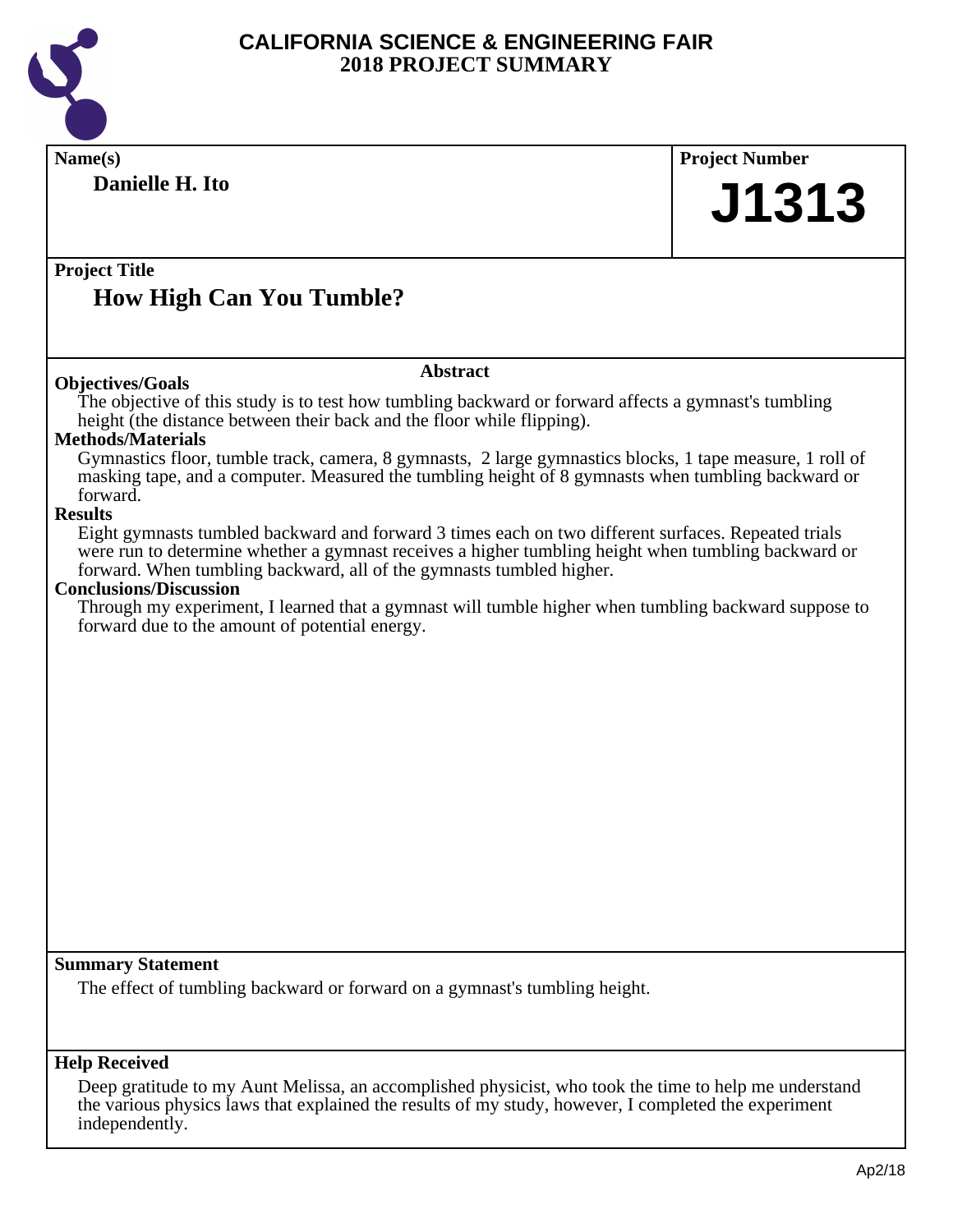

**Name(s) Project Number Caroline F. Kargenian**

## **Project Title**

### **Preferred Playtime**

#### **Objectives/Goals**

#### **Abstract**

To objective of this study is to determine the preferred playtime toy for 3 different dogs.

#### **Methods/Materials**

3 dogs were individually tested with 12 dog toys of various sizes, textures, colors and shapes. Dogs were observed over a period of 4 days with timed trials of 4 toys/trial, 3 trials/day for 2 minutes/trial with the favorite toy in each category advancing to the final test trial.

#### **Results**

The favorite toy after all time trials conducted was the large orange squeaky ball. This toy was the clear winner for two of the three dogs and a preferred toy for one dog.

#### **Conclusions/Discussion**

Out of the hypotheses predicted, 2 out of the 3 were correct. The conclusion from this is that the frequently played with toy was due to the squeaking sound of the ball. This sound was satisfying to the dogs ears because of their sense of prey drive. This entire process has taught me to test many subjects and have different variables in the experimentation process. Otherwise, there will be nothing to compare the information from the experiment with.

#### **Summary Statement**

Through a series of timed trials, I determined the preferred playtime toy of three dogs and possible reasons for this favoritism.

#### **Help Received**

I designed and performed the experiments by myself. I had three friends who offered their dogs for testing in their home environment.

**J1314**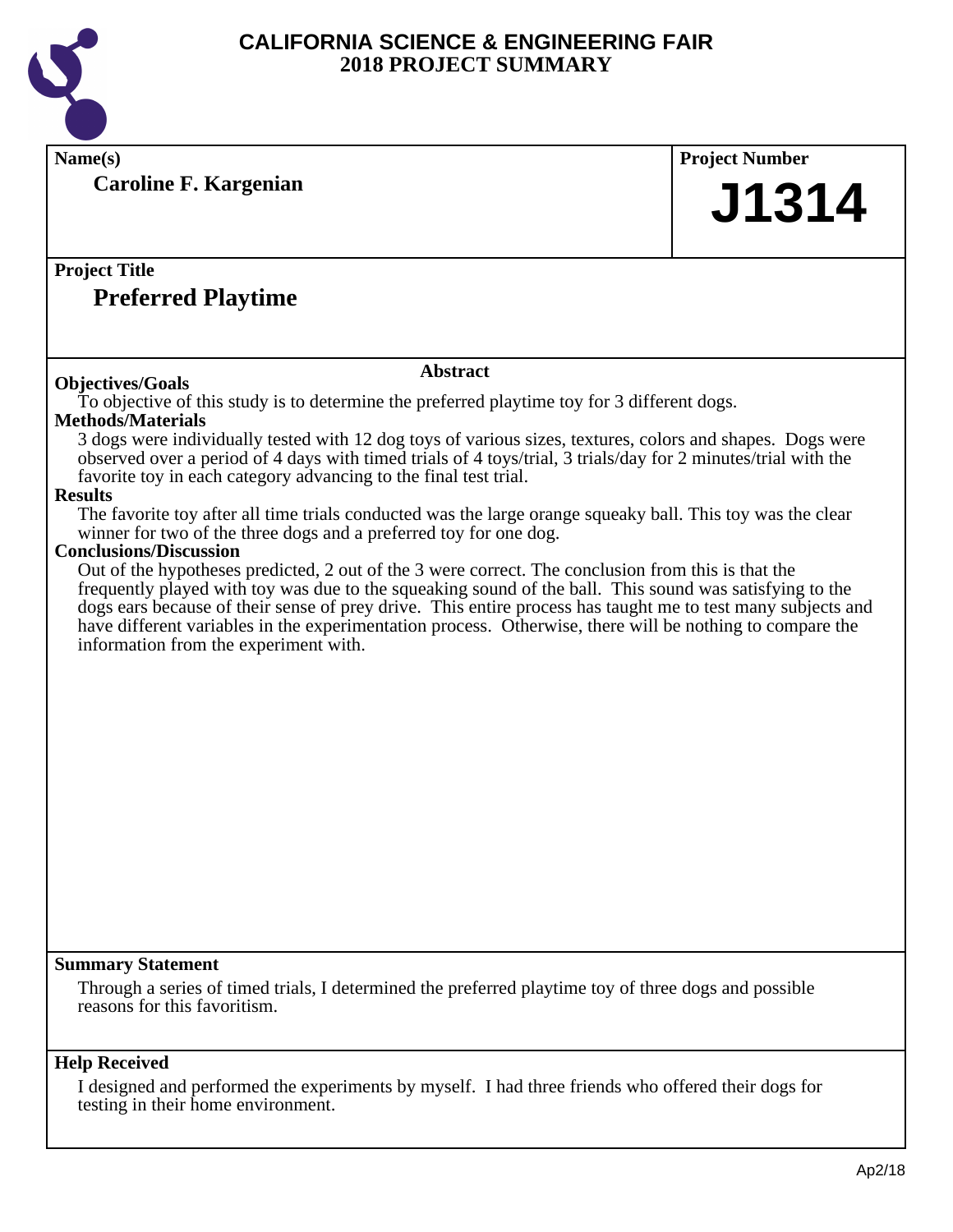

**Name(s) Project Number**

**Asmita Majumdar; Bernardita Riffo**

#### **Project Title**

## **Doggy I.Q Test: Are Older Dogs Better at I.Q Tests than Younger Dogs?**

#### **Abstract**

The objective of this project was to determine whether the experiences and prior knowledge was superior to the better physical attributes of younger dogs at a series of tests that mimic their everyday activities as lovable pets.

#### **Methods/Materials**

**Objectives/Goals**

We used equipment for the tests that we made ourselves to achieve the best results from dogs of all sizes. We used treats to encourage our subjects to complete the tests with a grading scale based on their performance, ranging from ignoring the situation to performing it within the time limit, first try and expected method. Several dogs were tested in each category.

#### **Results**

The same tests were repeated with older and younger dogs showing that the younger dogs had a higher total average than that of the older dogs.

#### **Conclusions/Discussion**

The younger dogs achieved better results indicating that enthusiasm and better senses help dogs in their everyday activities.

#### **Summary Statement**

Repeated tests show that younger dogs are more successful in activities with a little motivation than older dogs.

#### **Help Received**

We built our equipment and tests ourselves and used the websites mentioned on our bibliography and guidance from our advisor, Ms Agapoff and our parents.

**J1315**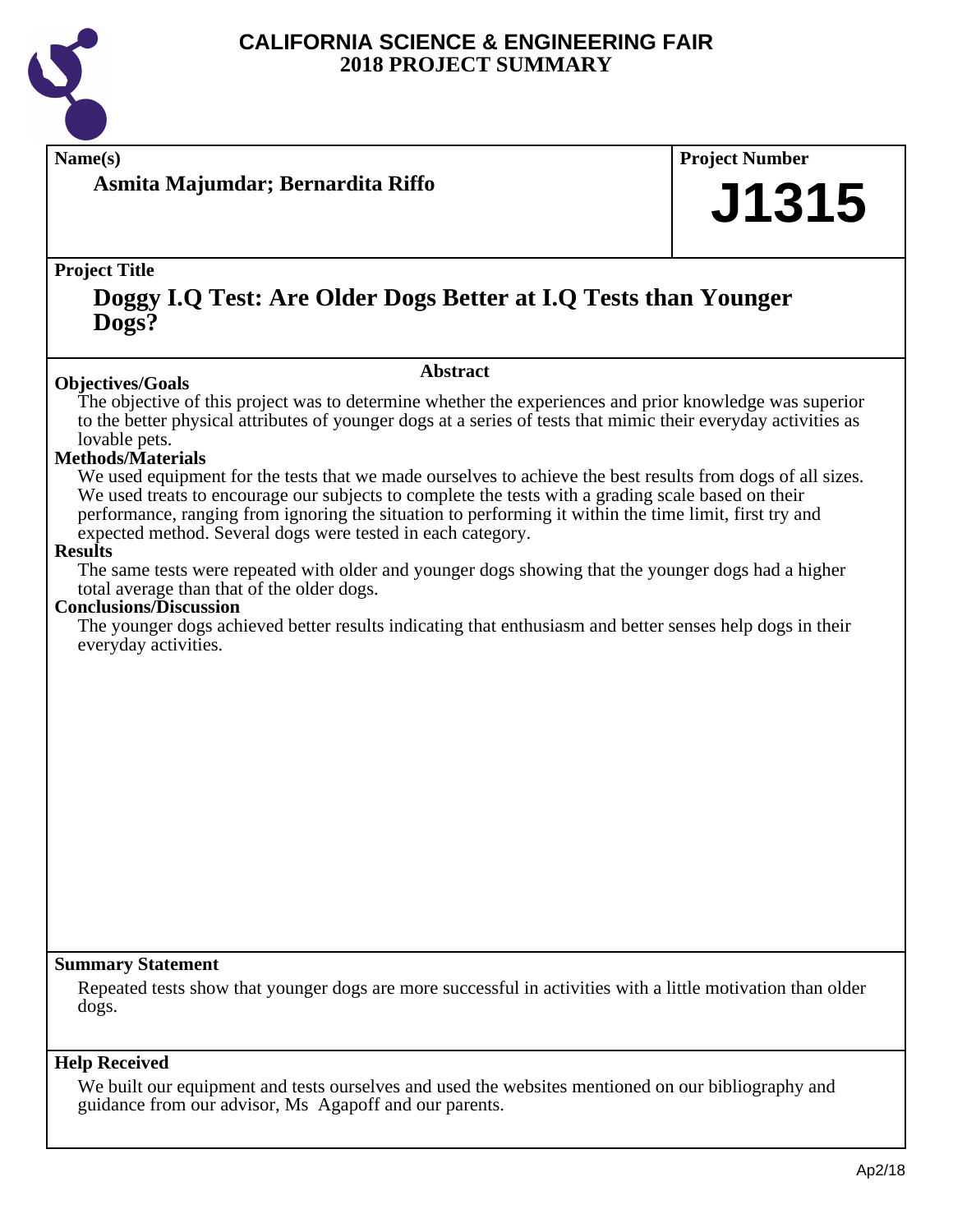

**Name(s) Project Number**

#### **Samik Pattanayak**

# **J1316**

#### **Project Title**

## **Does Screen Time before Bedtime Impinge the Quality of Your Sleep?**

**Abstract**

#### **Objectives/Goals**

The objective of this project is to see if the use of electronic devices before bed affects the quality of your sleep. I also hope to find an amount of time you can use electronic devices before bed without affecting your sleep quality drastically.

#### **Methods/Materials**

I used human participants, sleep-tracking devices and the apps for these devices. The participants used devices for a specific amount of time before bed and wore the sleep-tracking devices to bed, which recorded their sleep pattern.

#### **Results**

The sleep patterns of several participants were recorded and I noted that quality of their sleep was affected by the use of electronics before bed.

I found that 60% of the participants slept best when they did not use electronic devices before bed. Also 80% of them met the sleep requirements, when not using electronics before bed.

#### **Conclusions/Discussion**

The use of electronics does affect your sleep but affects kids more than adults. I found that for kids you can use devices for under thirty minutes without affecting your sleep drastically and for adults you have to find how well you sleep personally and set a limit.

It is concluded that it is always best not to use electronic devices before bed.

#### **Summary Statement**

I recorded the sleep patterns of human participants and found that the use of electronic decives before bed affects quality of your sleep.

#### **Help Received**

I conducted the experiment myself. I was helped by my teacher in reviewing the presentation.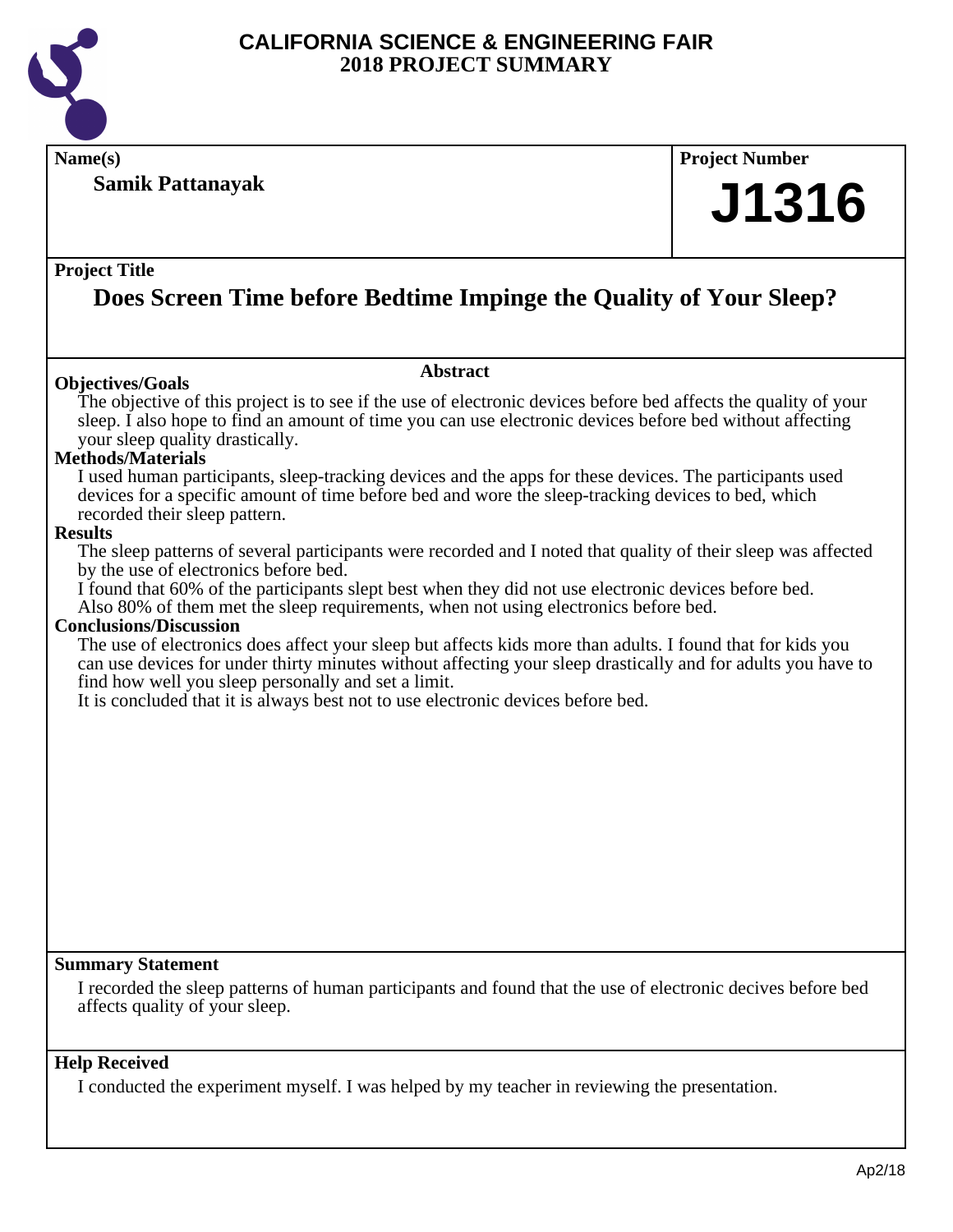

**Name(s) Project Number**

**Rachel L. Rabinowitz**

**J1317**

**Project Title**

## **Swimmers vs. Singers Pulmonary Functions**

#### **Objectives/Goals**

The objective and goals of my project is to see if swimmers or singers would have higher pulmonary functions by testing their resting heart rate, their forced vital compacity (FVC), and their forced expiratory volume per second (FEV1). I wanted my project to show that if you exercise then your health will be greater than someone who doesn't exercise.

**Abstract**

#### **Methods/Materials**

To measure the swimmers and singers FVC and FEV1 I used a spirometer that my mentor, Dr Richard Belkin, supplied me with and trained me on. To measure the swimmers and singers resting heart rate I had them find their pulse on their wrist or their neck.

#### **Results**

I tested 20 swimmers and 20 singers pulmonary functions to see which group would have greater pulmonary functions. In the end the swimmers had much greater forced vital compacitys and forced expiratory volume per second, but the singing groups resting heart rates were slightly lower than the swimming groups resting heart rates.

#### **Conclusions/Discussion**

When testing singers and swimmers pulmonary functions in the end it showed that the athletes (swimmers) had greater pulmonary functions than the non athletes (singers). Overall in the end I leard that if you do exercise more then others your heath will be grater than someone who doesn't exercise as much.

#### **Summary Statement**

In this project I tested swimmers pulmonary functions (resting heart rate, FVC and FEV1) and compared the results to singers pulmonary functions, and I found that the swimmers had greater pulmonary functions than the singers.

#### **Help Received**

Dr Belkin was my mentor who supplied me with all of my materials and trained me on how to use the materials. Dr Belkin also helped me analyze my data after I collected all of it. I did the rest of the work all by myself.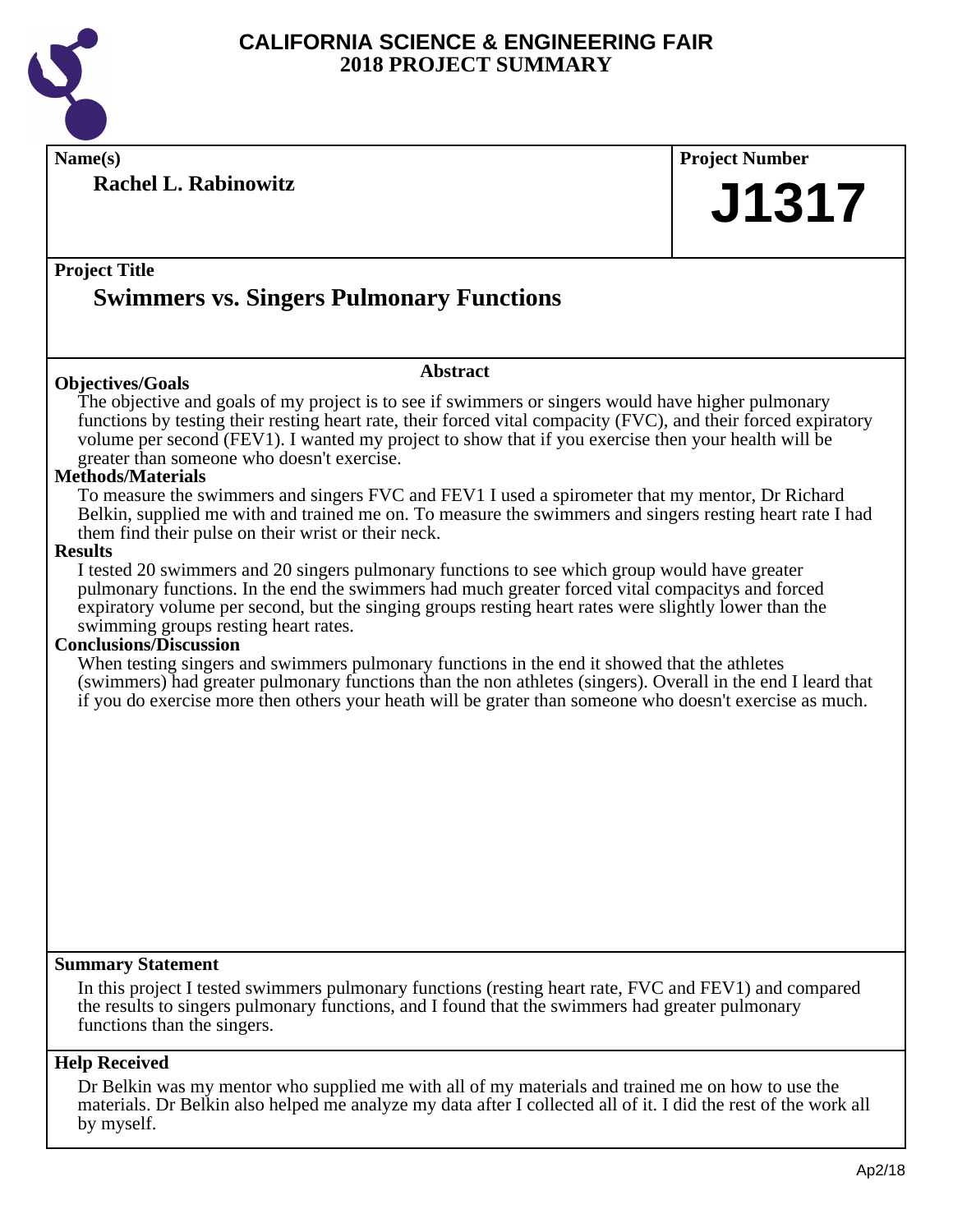

| Name(s)                                                                                                                                                           |                 | <b>Project Number</b> |
|-------------------------------------------------------------------------------------------------------------------------------------------------------------------|-----------------|-----------------------|
|                                                                                                                                                                   |                 |                       |
| <b>Jaclyn N. Rawnsley</b>                                                                                                                                         |                 | J1318                 |
|                                                                                                                                                                   |                 |                       |
|                                                                                                                                                                   |                 |                       |
| <b>Project Title</b>                                                                                                                                              |                 |                       |
| <b>Color through a Dog's Eyes</b>                                                                                                                                 |                 |                       |
|                                                                                                                                                                   |                 |                       |
|                                                                                                                                                                   | <b>Abstract</b> |                       |
| <b>Objectives/Goals</b>                                                                                                                                           |                 |                       |
| The objective of this study is to determine if all dogs can see color by testing subjects from different dog                                                      |                 |                       |
| groups in order to observe how they see and respond to colors.<br><b>Methods/Materials</b>                                                                        |                 |                       |
| Self-Developed experiment using 4 dogs (from different dog groups), various dog treats, and red, blue                                                             |                 |                       |
| and yellow felt squares. Trained dogs to only respond with an appropriate trick to each specific color in a                                                       |                 |                       |
| randomized order.<br><b>Results</b>                                                                                                                               |                 |                       |
| All the dogs tested were able to see some variation of color on each of the red, blue and yellow felt                                                             |                 |                       |
| squares although not in equal ability. Each of the dogs showed various responses to how they were able to                                                         |                 |                       |
| see each color.<br><b>Conclusions/Discussion</b>                                                                                                                  |                 |                       |
| Dogs can see color and be trained to respond and differentiate the colors red, blue and yellow no matter                                                          |                 |                       |
| the dog group. Additionally, this experiment has led me to conclude, all dog groups have different                                                                |                 |                       |
| purposes which require them to see color differently. The importance of each dog's ability to see color<br>varies depending on their groups' job/role in society. |                 |                       |
|                                                                                                                                                                   |                 |                       |
|                                                                                                                                                                   |                 |                       |
|                                                                                                                                                                   |                 |                       |
|                                                                                                                                                                   |                 |                       |
|                                                                                                                                                                   |                 |                       |
|                                                                                                                                                                   |                 |                       |
|                                                                                                                                                                   |                 |                       |
|                                                                                                                                                                   |                 |                       |
|                                                                                                                                                                   |                 |                       |
|                                                                                                                                                                   |                 |                       |
|                                                                                                                                                                   |                 |                       |
|                                                                                                                                                                   |                 |                       |
| <b>Summary Statement</b>                                                                                                                                          |                 |                       |
| By training dogs in different dog groups to see and respond to color, I learned dogs can differentiate color                                                      |                 |                       |
| although not in equal ability.                                                                                                                                    |                 |                       |
|                                                                                                                                                                   |                 |                       |
| <b>Help Received</b>                                                                                                                                              |                 |                       |

This project is self-developed but with the support of my mother, science teacher and all those who volunteered their dogs to participate in my experiment.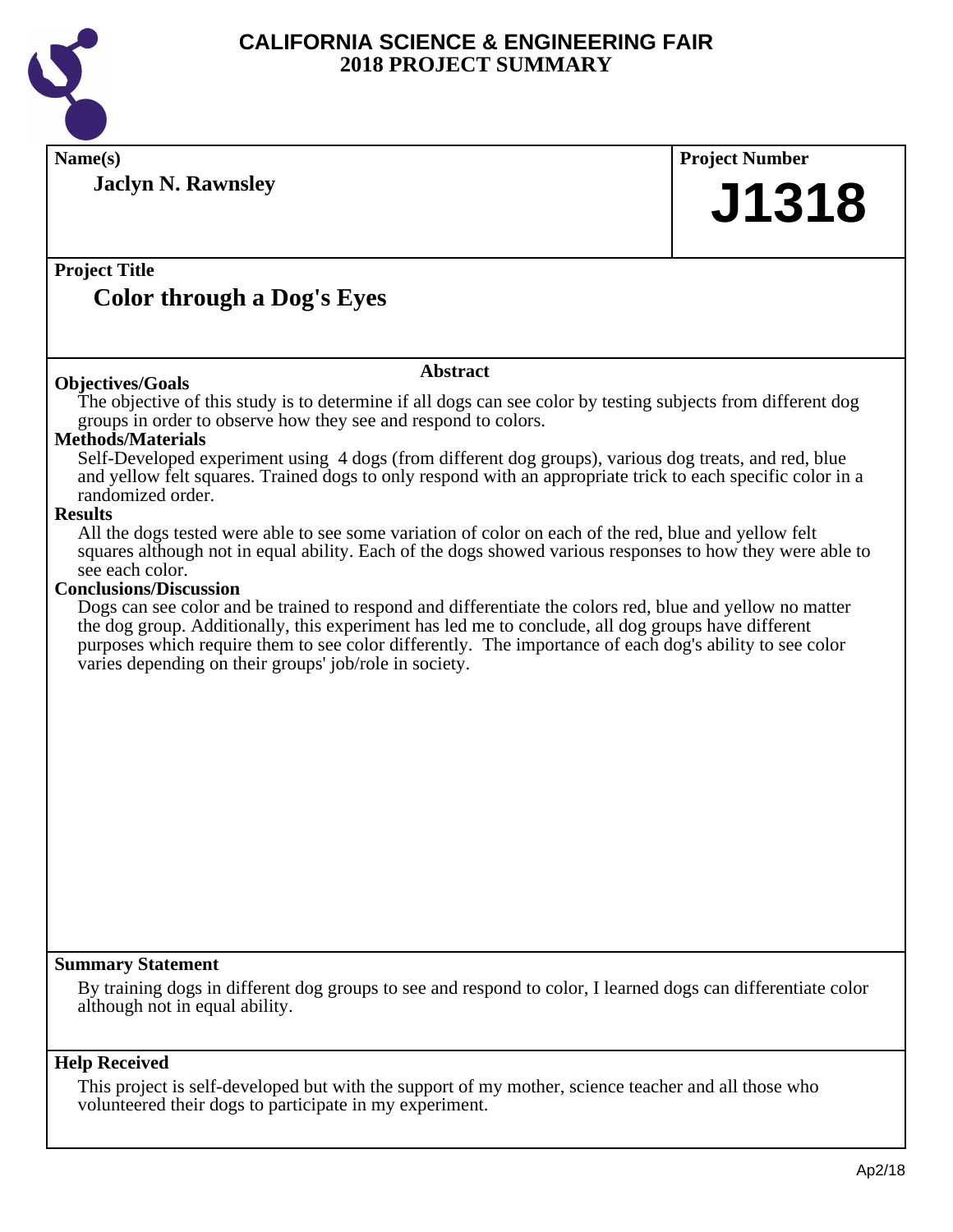

**Shaivi V. Shah**

**Name(s) Project Number**

# **J1319**

#### **Project Title**

### **Smartphone-based Eye Exercising Tool to Prevent Computer Vision Syndrome Development through Visual Movement Patterns**

#### **Objectives/Goals**

#### **Abstract**

The goal of this project is to create an eye exercising method through the use of easily accessible technology such as smartphones to reduce and measure the symptoms of Computer Vision Syndrome.

#### **Methods/Materials**

The materials used in this project are Snellen chart, measuring tape, timer, magnifying glass, flashlight, fluorescein strips, disinfecting solution, smartphone, and computer.

#### **Results**

Based on the iRelief test results, the average improvement was 64.4%. The Snellen Eye Test results had an average improvement for both eyes of 67.7%. For the TBUT test results, the average dryness of both eyes decreased about 79.4%.

#### **Conclusions/Discussion**

From the data I have collected so far, I can conclude that iRelief is a novel way to reduce Computer Vision Syndrome. It reduces eye strain and dry eye plus it strengthens the eye muscles.

#### **Summary Statement**

I created an eye exercising app to reduce a syndrome called Computer Vision Syndrome. To see if it actually worked I compared it with optometrist gold Standard tests.

#### **Help Received**

Dr. Kathleen Anderson, an optometrist, taught me how to perform a test to measure dry eye and provided the materials for it. Johnathon Smith taught me the programming language Swift.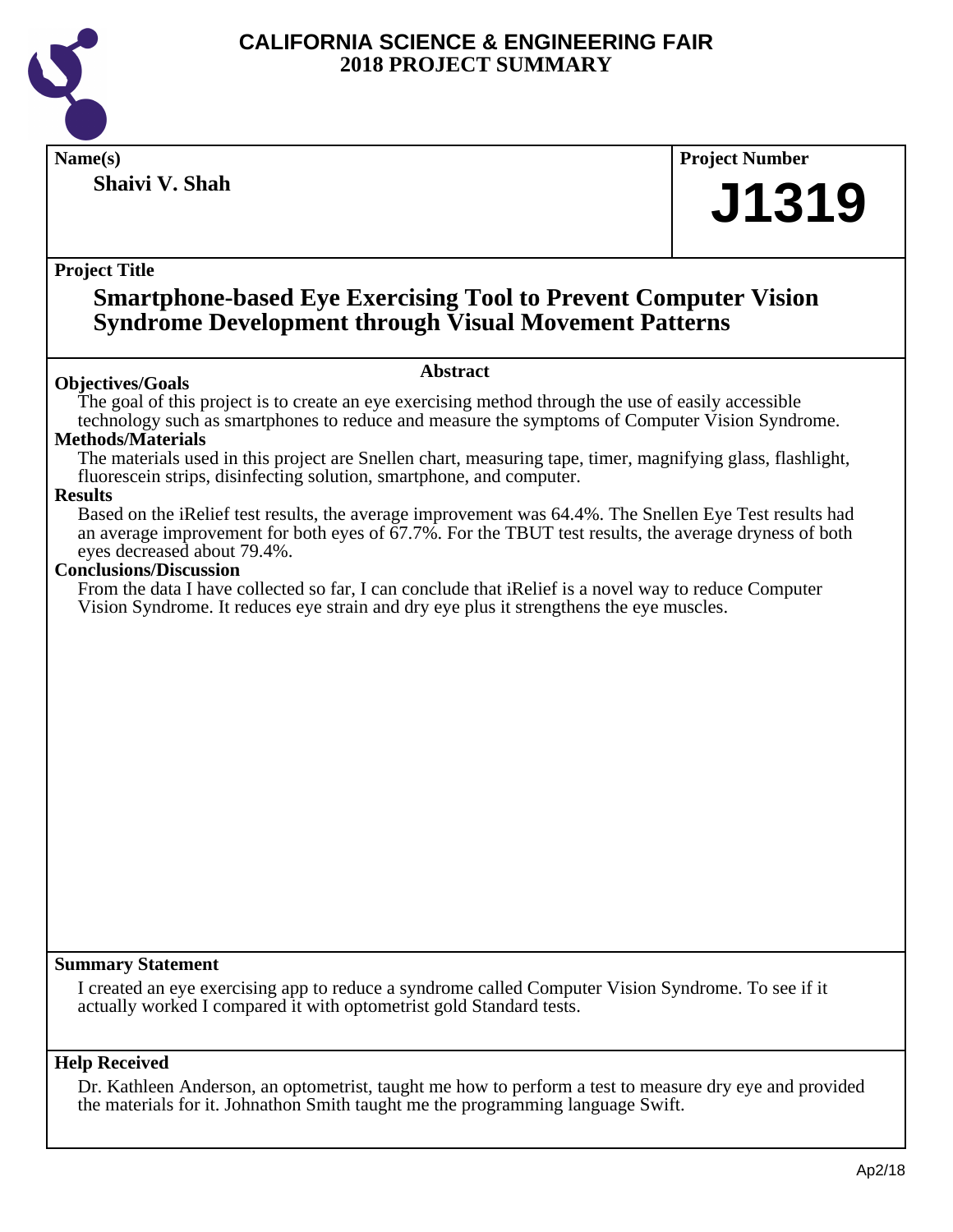

**Name(s) Project Number**

**Libbie G. Shykowski**

## **J1320**

#### **Project Title**

## **How Introducing Foreign Objects Affects Horse Behavior**

#### **Objectives/Goals**

My objective was to see how horses would react to different objects and to find the "Horseanality" of each horse according to the Parelli "Horseanality" type.

**Abstract**

#### **Methods/Materials**

I took three objects, a pool noodle, plastic bag, and a Parelli horse ball, and brought it up to each horse 3 times. Then I noted how severe their reaction was and used their results to compare what "Horseanality" they have with the Parelli "Horseanality" chart.

#### **Results**

I found that Priscilla was not alarmed or playful with any of the objects I presented to her, and therefore is a left brain introvert. Moose was curious with the objects I presented to him, and is therefore a left brain extravert. Lastly, Crow had extreme reactions to the objects I presented to him, and therefore is a right brain introvert. I found that the Parelli "Horseanality" types accurately represented the personalities of my horses.

#### **Conclusions/Discussion**

My results matched my hypothesis. This helps horse people to see what "Horseanality" their horse has and helps them have a better relationship with their horse. For example, with this insight they can have an idea on how to best play with their horse, what methods will be calming to their horse in stressful situations, and what motivates their horse.

#### **Summary Statement**

In this experiment I found that each horse had its own "Horseanality" by observing their reaction to different objects.

#### **Help Received**

My science teacher instructed me on the requirements to have a succsessful project, reviewed my work, and showed me how to create graphs on the computer. I also may email Parelli Natural Horsemanship on more information regarding their "Horseanality" research.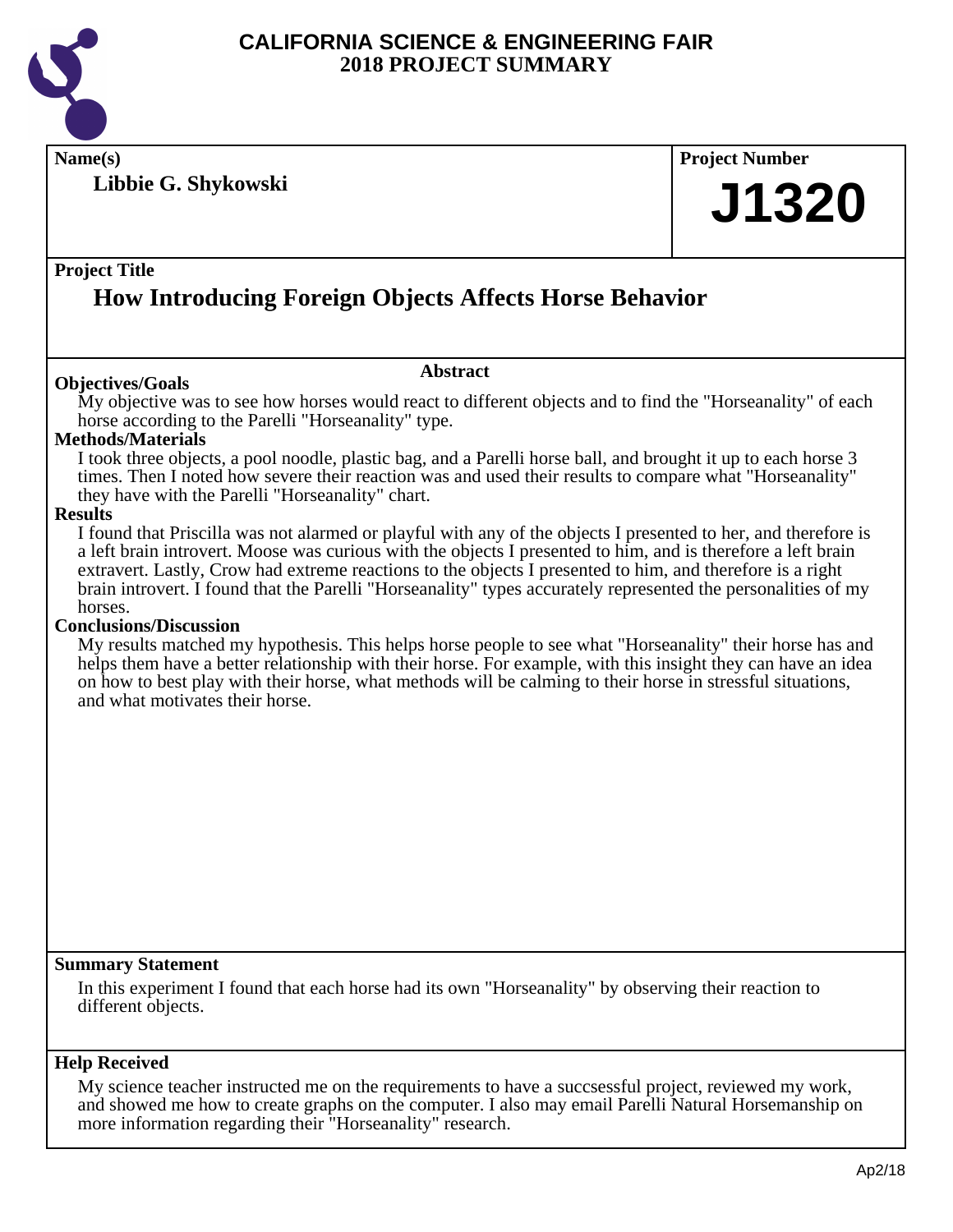

Permanente in Woodland Hills.

#### **CALIFORNIA SCIENCE & ENGINEERING FAIR 2018 PROJECT SUMMARY**

| Name(s)                                                                                                                                                                                                           | <b>Project Number</b> |  |
|-------------------------------------------------------------------------------------------------------------------------------------------------------------------------------------------------------------------|-----------------------|--|
| Elisha L. Tong                                                                                                                                                                                                    |                       |  |
|                                                                                                                                                                                                                   | <b>J1321</b>          |  |
|                                                                                                                                                                                                                   |                       |  |
| <b>Project Title</b>                                                                                                                                                                                              |                       |  |
| <b>Finding Calm: Meditation vs. Mobile Games</b>                                                                                                                                                                  |                       |  |
|                                                                                                                                                                                                                   |                       |  |
|                                                                                                                                                                                                                   |                       |  |
| <b>Abstract</b><br><b>Objectives/Goals</b>                                                                                                                                                                        |                       |  |
| The objective of this study is to determine whether meditation or mobile games are more effective in                                                                                                              |                       |  |
| activating calming brain waves.<br><b>Methods/Materials</b>                                                                                                                                                       |                       |  |
| 40 subjects, a Muse meditation application on an ipad, Two Dots game application on an iphone, and a                                                                                                              |                       |  |
| portable electroencephalogram. Subjects were tested in two sessions with a washout period in between.                                                                                                             |                       |  |
| Subjects were randomized to meditate or play the mobile game for 5 minutes, while the                                                                                                                             |                       |  |
| electroencephalogram measured the brain waves. After a washout period, the subjects performed the<br>opposite task. MUSE brain sensing EEG headband (InterAxon Inc.), disposable alcohol wipes.                   |                       |  |
| <b>Results</b>                                                                                                                                                                                                    |                       |  |
| The p-value of the two tailed t-test indicated that negligible carryover effects existed from one treatment                                                                                                       |                       |  |
| to the next. Another two tailed t-test was performed to test for differences within subjects and identify<br>which treatment resulted in more seconds of calm. The p-value revealed that differences in treatment |                       |  |
| effects were significant. The average duration of calm for meditation was 197 seconds out of 300 and 164                                                                                                          |                       |  |
| seconds out of 300 for mobile games.                                                                                                                                                                              |                       |  |
| <b>Conclusions/Discussion</b><br>The results supported my hypothesis that meditation would be more calming than mobile games.                                                                                     |                       |  |
| Meditation is more effective in achieving a calmer state of mind than mobile games because it produces                                                                                                            |                       |  |
| more gamma brain waves, which are beneficial in improving memory recall, sensory perception, and                                                                                                                  |                       |  |
| focus. Mobile games, however, still activated gamma brain waves, which indicate high levels of calm.                                                                                                              |                       |  |
| Knowing that mobile games also produce a calming effect is useful because one can calm themselves in<br>a noisy and crowded environment by playing a mobile game, when meditation may not be feasible or          |                       |  |
| socially acceptable.                                                                                                                                                                                              |                       |  |
|                                                                                                                                                                                                                   |                       |  |
|                                                                                                                                                                                                                   |                       |  |
|                                                                                                                                                                                                                   |                       |  |
|                                                                                                                                                                                                                   |                       |  |
|                                                                                                                                                                                                                   |                       |  |
|                                                                                                                                                                                                                   |                       |  |
| <b>Summary Statement</b>                                                                                                                                                                                          |                       |  |
| I showed that both meditation and mobile games produced calm brain waves, but meditation was more                                                                                                                 |                       |  |
| calming.                                                                                                                                                                                                          |                       |  |
|                                                                                                                                                                                                                   |                       |  |
| <b>Help Received</b>                                                                                                                                                                                              |                       |  |
| I designed and tested the experiment myself. I reviewed excel calculations under the supervision of T.<br>Tong. I got help in understanding the statistical comparison of data from Dr. Jiaxiao X. Shi at Kaiser  |                       |  |